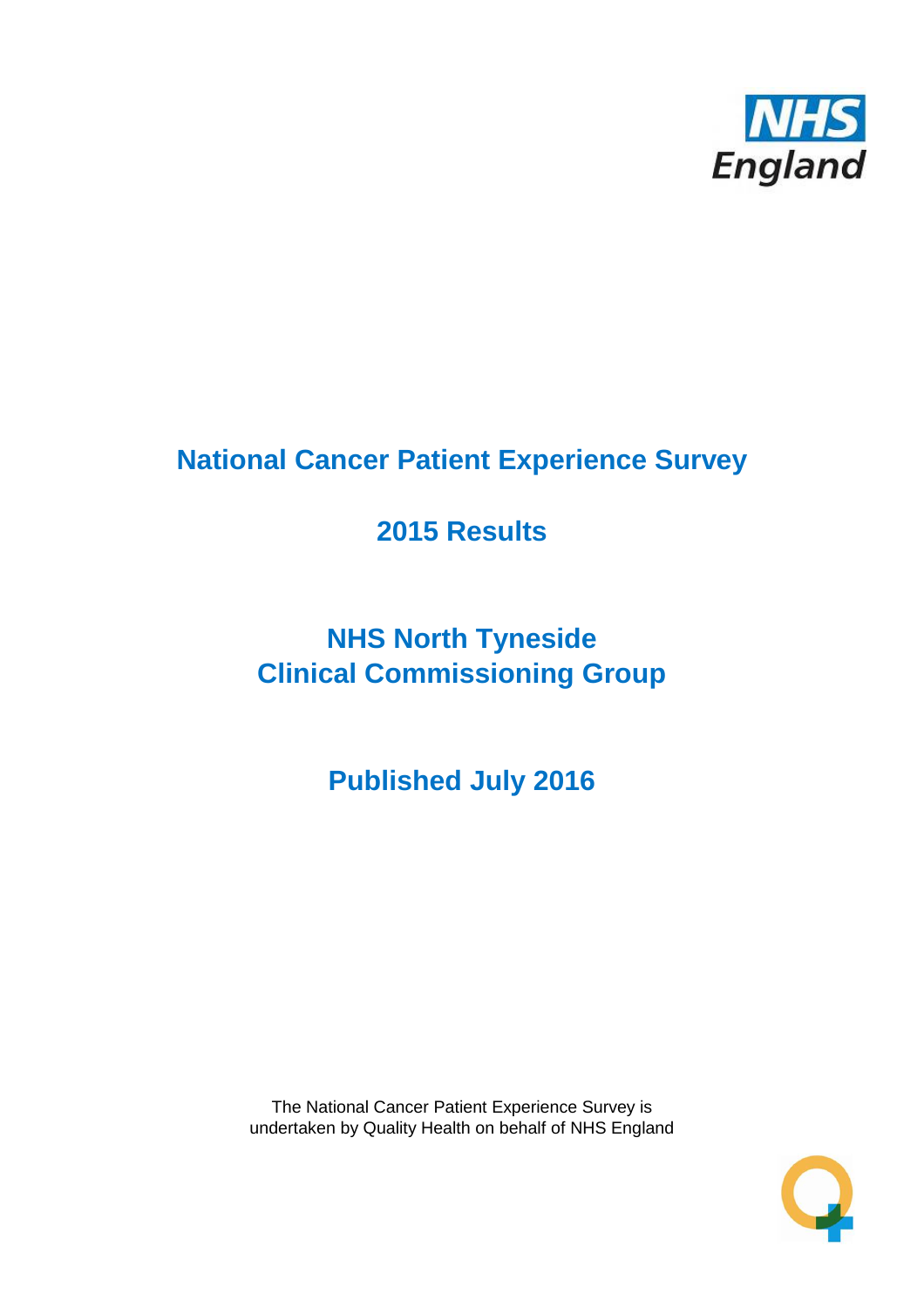#### **Introduction**

The National Cancer Patient Experience Survey 2015 is the fifth iteration of the survey first undertaken in 2010. It has been designed to monitor national progress on cancer care; to provide information to drive local quality improvements; to assist commissioners and providers of cancer care; and to inform the work of the various charities and stakeholder groups supporting cancer patients.

The survey was overseen by a national Cancer Patient Experience Advisory Group. This Advisory Group set the principles and objectives of the survey programme and guided questionnaire development.

The survey was commissioned and managed by NHS England. The survey provider, Quality Health, is responsible for designing, running and analysing the survey.

Full national results and other reports are available at www.ncpes.co.uk

Further details on the survey methodology and changes to the 2015 survey can be found in the Annex. Note that a number of significant changes were made to the 2015 survey so caution should be taken in directly comparing data from the 2015 survey to the findings of the previous CPES surveys. No comparisons with previous surveys are presented in this report.

#### **This report**

The report shows how this CCG scored for each question in the survey, compared with national results. It is aimed at helping individual CCGs to understand their performance and identify areas for local improvement.

Note that responses for questions with 1-20 respondents have been suppressed. This is to protect patient confidentiality and because uncertainty around the result is too great.

#### **Data tables**

The data tables presented in this report show the following for each question:

- **Column 1** shows the number of respondents to this question
- **Column 2** shows the unadjusted 2015 score for this CCG
- **Column 3** shows the case-mix adjusted 2015 score for this CCG
- **Column 4** shows the lower limit of the expected range of scores for this CCG (the top of the pale blue section on the Comparability chart - see below)
- **Column 5** shows the upper limit of the expected range of scores for this CCG (the bottom of the dark blue section on the Comparability chart - see below)
- **Column 6** shows the National Average score for this question.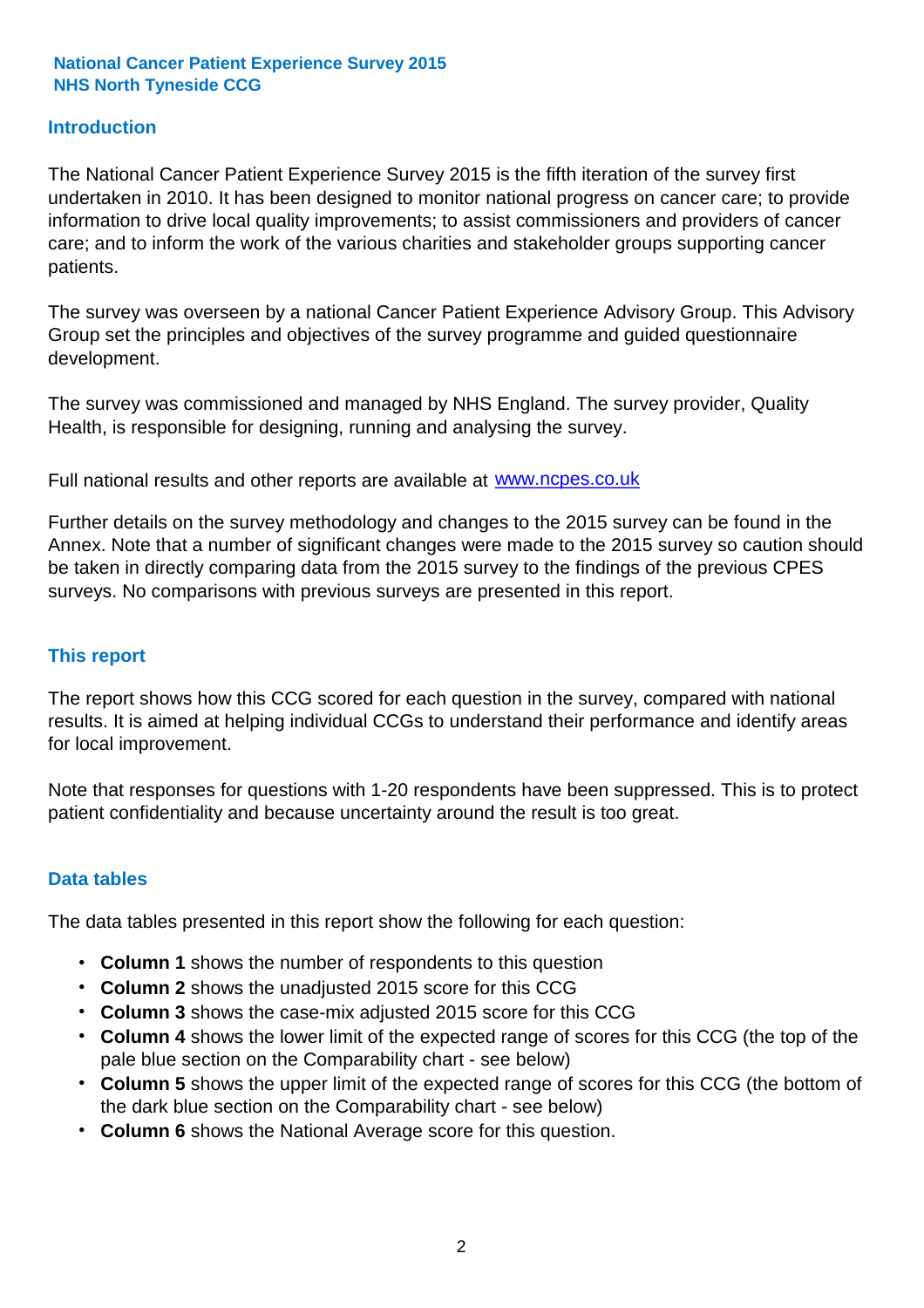Results for individual response options are presented in the detailed data tables **WWW.ncpes.co.uk** Confidence Intervals for unadjusted and case-mix adjusted data are provided in these tables.

Expected ranges and 95% Confidence Intervals highlight the uncertainty around the results. The size of the expected ranges and confidence intervals will be different for each question, and depends on the number of respondents and the range of their responses.

For further details on case-mix adjustment and the scoring methodology used, please refer to the Annex.

#### **Comparability charts**

For the 2015 survey, we have adopted the CQC standard for reporting comparative performance, based on calculation of "expected ranges". This means that CCGs will be flagged as outliers only if there is statistical evidence that their scores deviate (positively or negatively) from the range of scores that would be expected for CCGs of the same size.

The Comparability charts in this report show a bar with these expected ranges (in grey), higher than expected (in dark blue), and lower than expected (in pale blue). A black dot represents the actual score of this CCG.

The same colour convention has been used in Column 3 of the Data tables.

For further details on expected ranges, please refer to the technical document at **www.ncpes.co.uk** 

#### **Tumour group tables**

The final set of tables in this report show the scores for each question for each of the 13 tumour groups, with a comparative national score for that tumour group.

These breakdowns are intended as additional information for CCGs to understand the differences between the experiences of patients with different types of cancer. The numbers are generally relatively small and may not be statistically significant. They should therefore be treated with some caution.

#### **Notes on specific questions**

Question 5 in the survey has not been scored. However, the unscored data is useful and has been published alongside the other results in this report. This question asked respondents to "tick all that apply". The results show all of the responses given including where respondents chose two or more options.

Questions used to direct respondents to different parts of the survey (questions 4, 17, 24, 27, 40, 43, 46) and other demographic and information questions are not reported.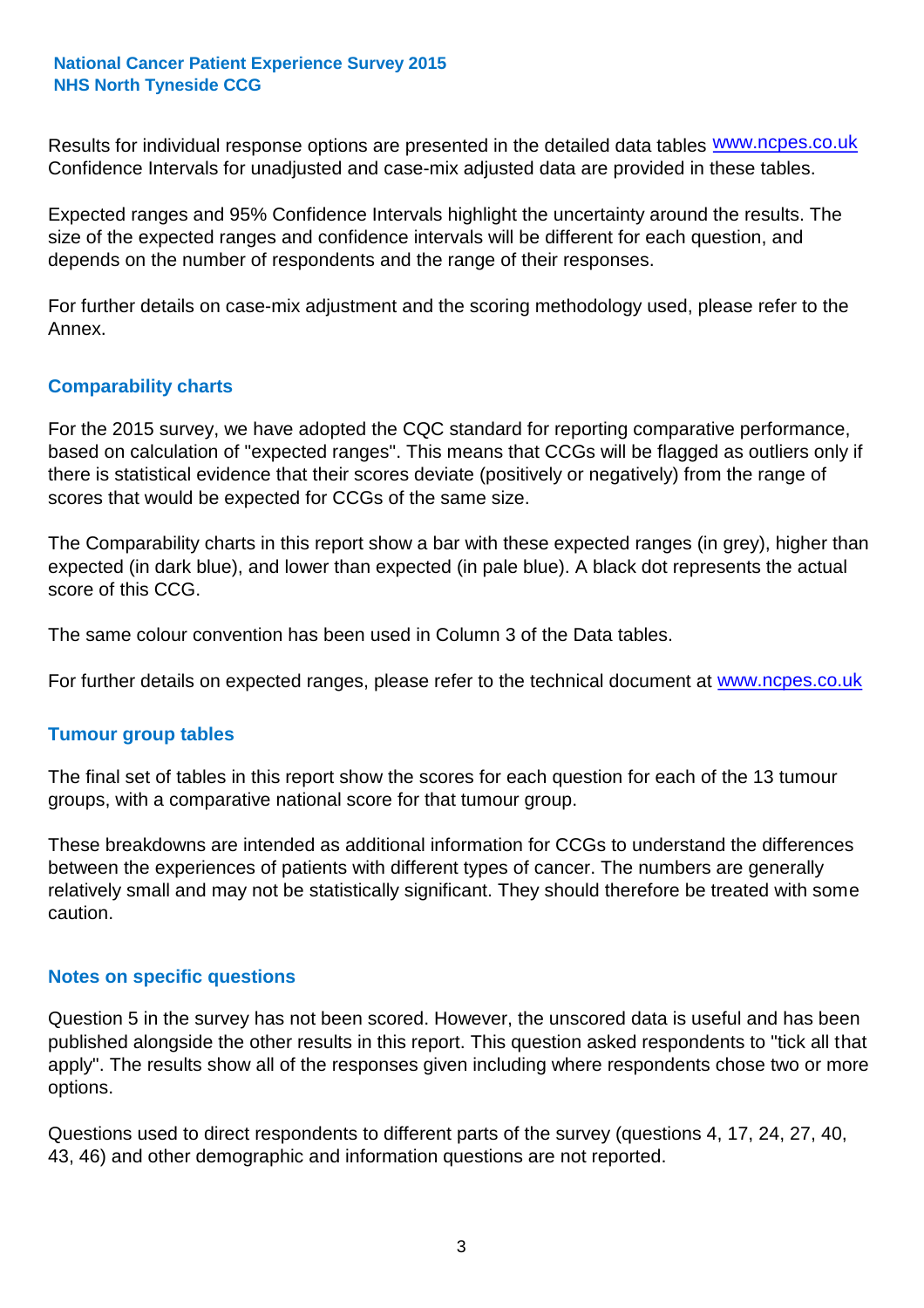#### **How to use the data**

Unadjusted data should be used to see the actual responses from patients relating to the CCG.

Case-mix adjusted data, together with expected ranges, should be used to understand whether the results are significantly higher or lower than national results.

Case-mix adjusted data, together with (case-mix adjusted) Confidence Intervals (presented in the detailed data tables **www.ncpes.co.uk**), should be used to understand whether the results are significantly higher or lower than the results for another CCG.

#### **Response rates**

Numbers of respondents by tumour group, age and gender can be found in the Annex.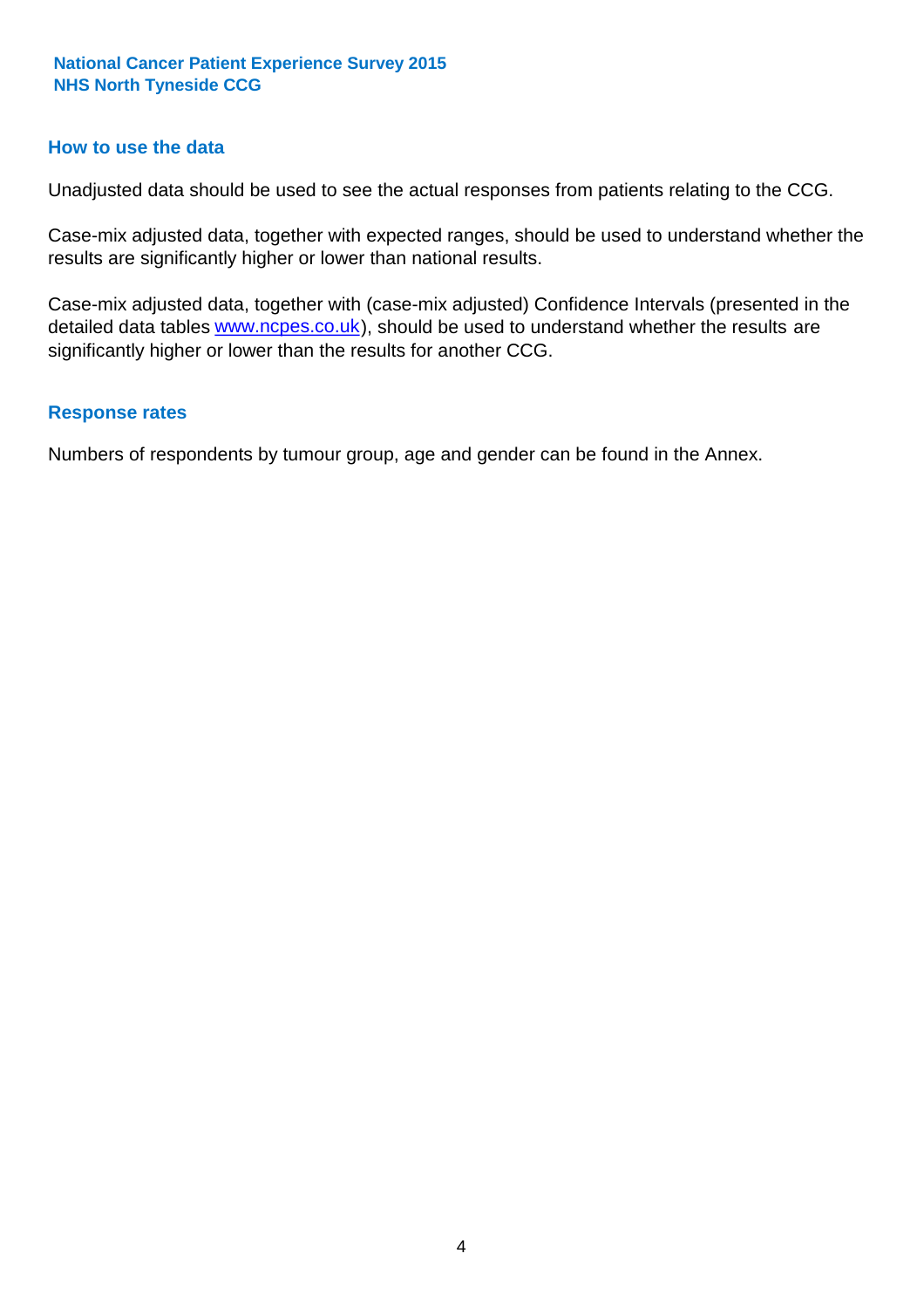#### **Executive Summary**

average rating of **9.0**. Asked to rate their care on a scale of zero (very poor) to 10 (very good), respondents gave an

The following questions are included in phase 1 of the Cancer Dashboard developed by Public Health England and NHS England\*:

- **84%** of respondents said that they were definitely involved as much as they wanted to be in decisions about their care and treatment
- **91%** of respondents said that they were given the name of a Clinical Nurse Specialist who would support them through their treatment
- when asked how easy or difficult it had been to contact their Clinical Nurse Specialist 90% of respondents said that it had been 'quite easy' or 'very easy'
- **87%** of respondents said that, overall, they were always treated with dignity and respect they were in hospital
- **94%** of respondents said that hospital staff told them who to contact if they were worried about their condition or treatment after they left hospital
- **63%** of respondents said that they thought the GPs and nurses at their general practice definitely did everything they could to support them while they were having cancer treatment.

Detailed results for these and other questions are set out in the sections that follow.

#### www.cancerdata.nhs.uk/dashboard

The questions were selected in discussion with the national Cancer Patient Experience Advisory Group and reflect four key patient experience domains: provision of information; involvement in decisions; care transition; interpersonal relations, respect and dignity. The figures presented above are all case-mix adjusted.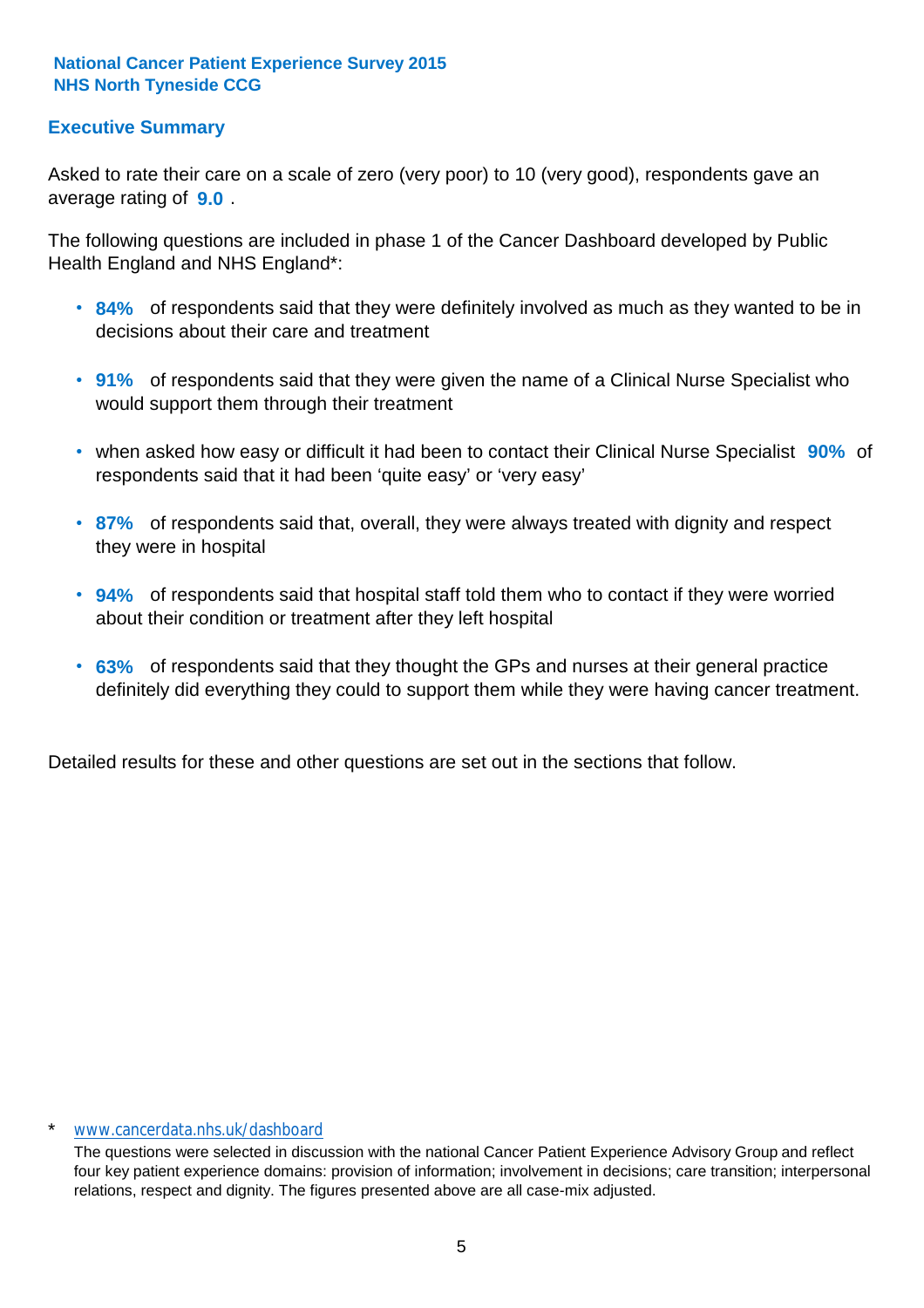## **Questions which scored outside expected range**

|                |                                                                                            |                                          |                                    | 2015 Case-mix Adjusted              |                                     |                              |
|----------------|--------------------------------------------------------------------------------------------|------------------------------------------|------------------------------------|-------------------------------------|-------------------------------------|------------------------------|
| Question       |                                                                                            | respondents<br>for this CCG<br>Number of | Percentage for<br>this CCG<br>2015 | Lower limit of<br>expected<br>range | Upper limit of<br>expected<br>range | National<br>Average<br>Score |
|                | Seeing your GP                                                                             |                                          |                                    |                                     |                                     |                              |
| Q <sub>1</sub> | Saw GP once / twice before being told had to go to hospital                                | 262                                      | 82%                                | 71%                                 | 81%                                 | 76%                          |
| Q2             | Patient thought they were seen as soon as necessary                                        | 328                                      | 87%                                | 78%                                 | 86%                                 | 82%                          |
|                | <b>Diagnostic tests</b>                                                                    |                                          |                                    |                                     |                                     |                              |
| Q7             | Given complete explanation of test results in understandable<br>way                        | 292                                      | 85%                                | 74%                                 | 83%                                 | 79%                          |
|                | Deciding the best treatment for you                                                        |                                          |                                    |                                     |                                     |                              |
| Q13            | Possible side effects explained in an understandable way                                   | 320                                      | 80%                                | 68%                                 | 78%                                 | 73%                          |
| Q14            | Patient given practical advice and support in dealing with side<br>effects of treatment    | 322                                      | 73%                                | 61%                                 | 71%                                 | 66%                          |
| Q15            | Patient definitely told about side effects that could affect them in<br>the future         | 300                                      | 63%                                | 49%                                 | 60%                                 | 54%                          |
| Q16            | Patient definitely involved in decisions about care and treatment                          | 324                                      | 84%                                | 73%                                 | 82%                                 | 78%                          |
|                | Hospital care as a day patient / outpatient                                                |                                          |                                    |                                     |                                     |                              |
| Q41            | Patient was able to discuss worries or fears with staff during<br>visit                    | 236                                      | 76%                                | 64%                                 | 76%                                 | 70%                          |
| Q48            | Patient given understandable information about whether<br>chemotherapy was working         | 173                                      | 77%                                | 61%                                 | 75%                                 | 68%                          |
|                | Home care and support                                                                      |                                          |                                    |                                     |                                     |                              |
| Q50            | Patient definitely given enough support from health or social<br>services during treatment | 201                                      | 68%                                | 46%                                 | 62%                                 | 54%                          |
| Q51            | Patient definitely given enough support from health or social<br>services after treatment  | 122                                      | 62%                                | 36%                                 | 54%                                 | 45%                          |
|                | Your overall NHS care                                                                      |                                          |                                    |                                     |                                     |                              |
| Q54            | Hospital and community staff always worked well together                                   | 317                                      | 67%                                | 55%                                 | 67%                                 | 61%                          |
| Q59            | Patient's average rating of care scored from very poor to very<br>good                     | 317                                      | 9.0                                | 8.5                                 | 8.9                                 | 8.7                          |
|                |                                                                                            |                                          |                                    |                                     |                                     |                              |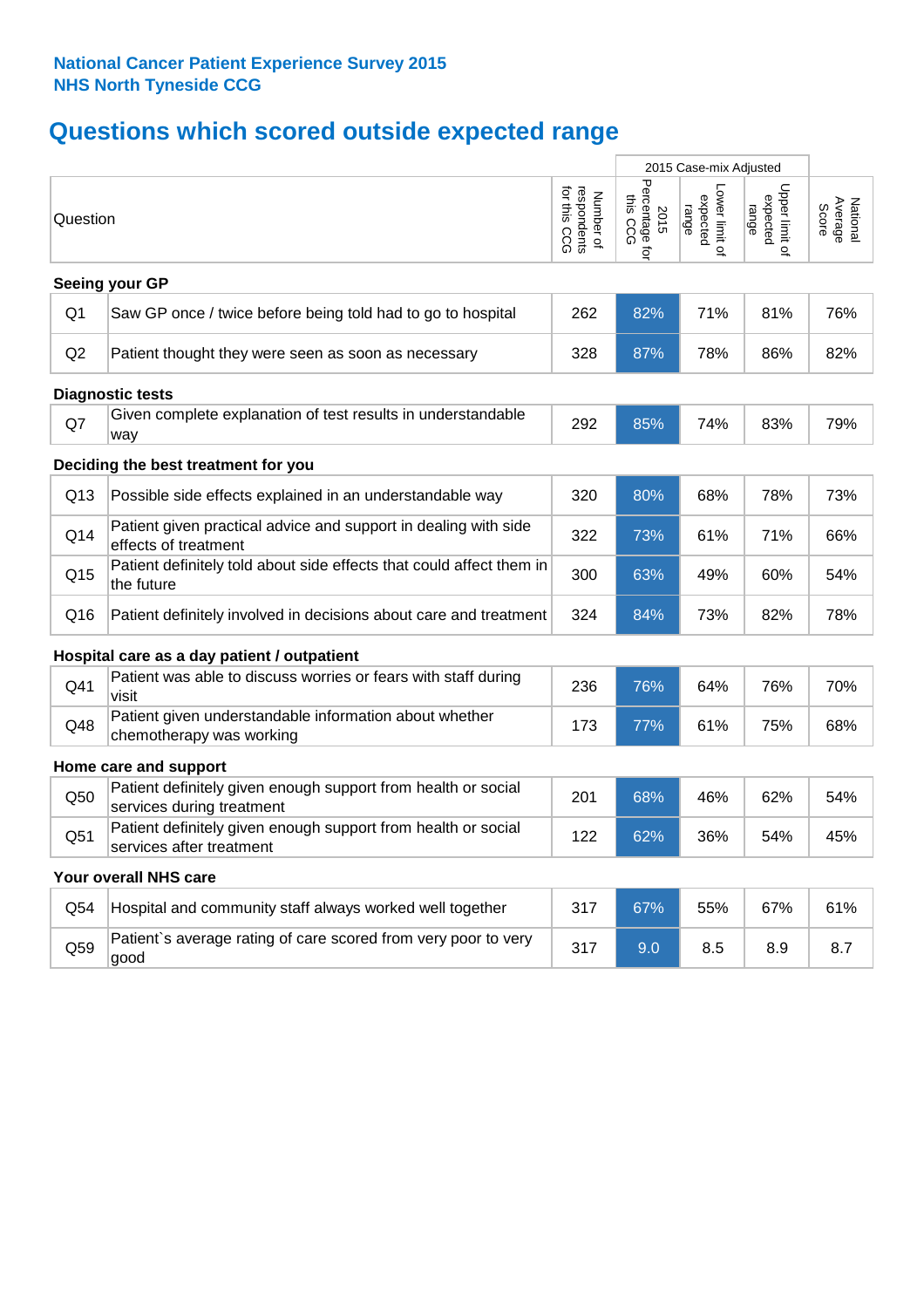### **CCG results**

#### **Seeing your GP**



|    |                                                                |                                              |                             |               | 2015 Case-mix Adjusted     |                            |                           |
|----|----------------------------------------------------------------|----------------------------------------------|-----------------------------|---------------|----------------------------|----------------------------|---------------------------|
|    | Question                                                       | respondents<br>Number<br>$\overline{\sigma}$ | 2015<br>Unadjusted<br>Score | 2015<br>Score | Expected<br>range<br>lower | Expected<br>range<br>nbber | National Average<br>Score |
| Q1 | Saw GP once / twice before being told had to go to<br>hospital | 262                                          | 82%                         | 82%           | 71%                        | 81%                        | 76%                       |
| Q2 | Patient thought they were seen as soon as necessary            | 328                                          | 87%                         | 87%           | 78%                        | 86%                        | 82%                       |

|    |                                                                             |                                                 | No.     |
|----|-----------------------------------------------------------------------------|-------------------------------------------------|---------|
|    | Beforehand, did you have all the<br>information you needed about your test? | Yes                                             | $\star$ |
| Q5 |                                                                             | No, I would have liked more written information |         |
|    |                                                                             | No, I would have liked more verbal information  |         |
|    |                                                                             | I did not need / want any information           |         |
|    |                                                                             | Don't know / can't remember                     |         |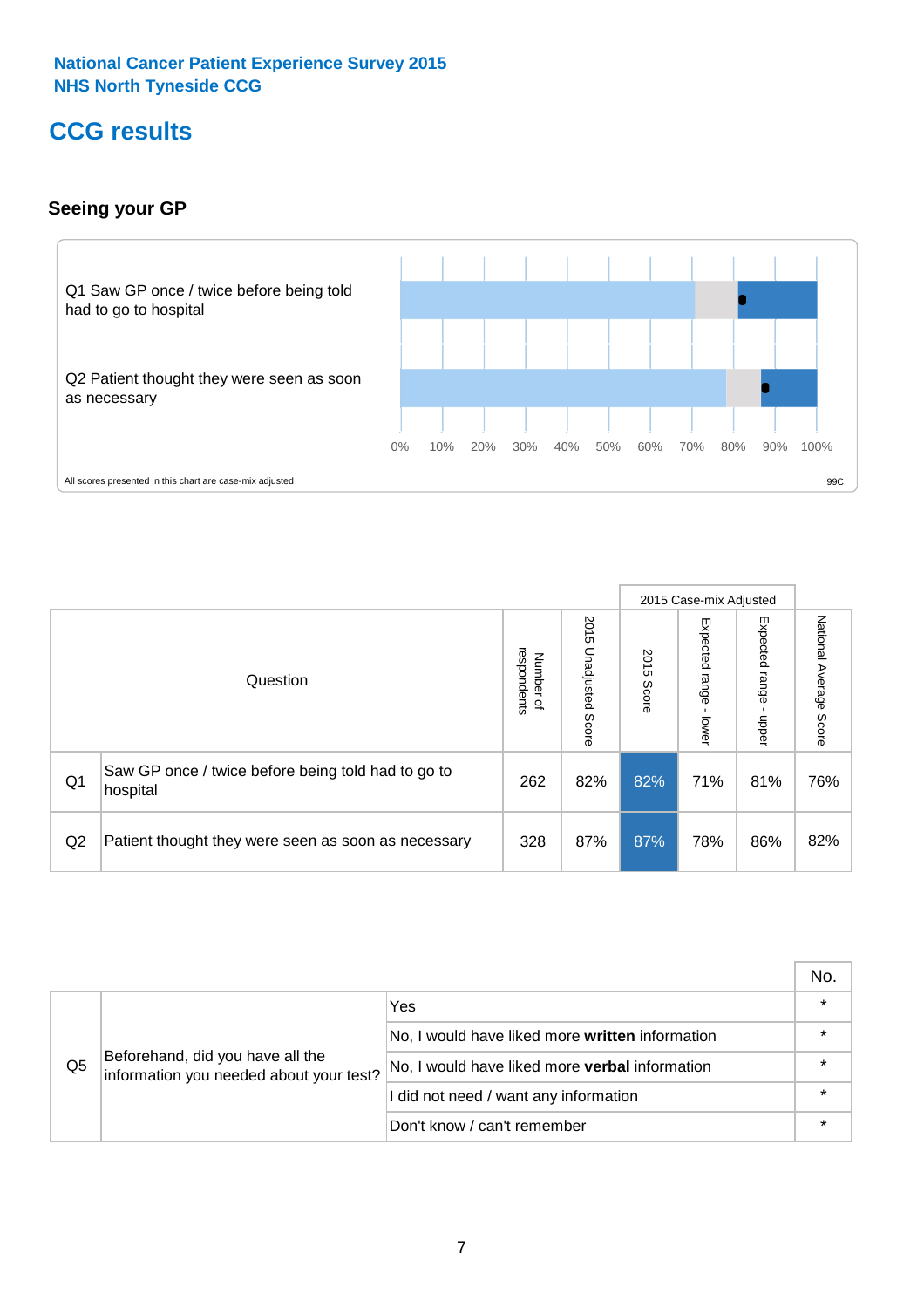#### **Diagnostic tests**



|                |                                                                       |                                       |                             |               | 2015 Case-mix Adjusted  |                         |                           |
|----------------|-----------------------------------------------------------------------|---------------------------------------|-----------------------------|---------------|-------------------------|-------------------------|---------------------------|
|                | Question                                                              | respondents<br>Number<br>$\mathbf{Q}$ | 2015<br>Unadjusted<br>Score | 2015<br>Score | Expected range<br>lower | Expected range<br>nbber | National Average<br>Score |
| Q <sub>6</sub> | The length of time waiting for the test to be done was<br>about right | 290                                   | 89%                         | 90%           | 83%                     | 91%                     | 87%                       |
| Q7             | Given complete explanation of test results in<br>understandable way   | 292                                   | 85%                         | 85%           | 74%                     | 83%                     | 79%                       |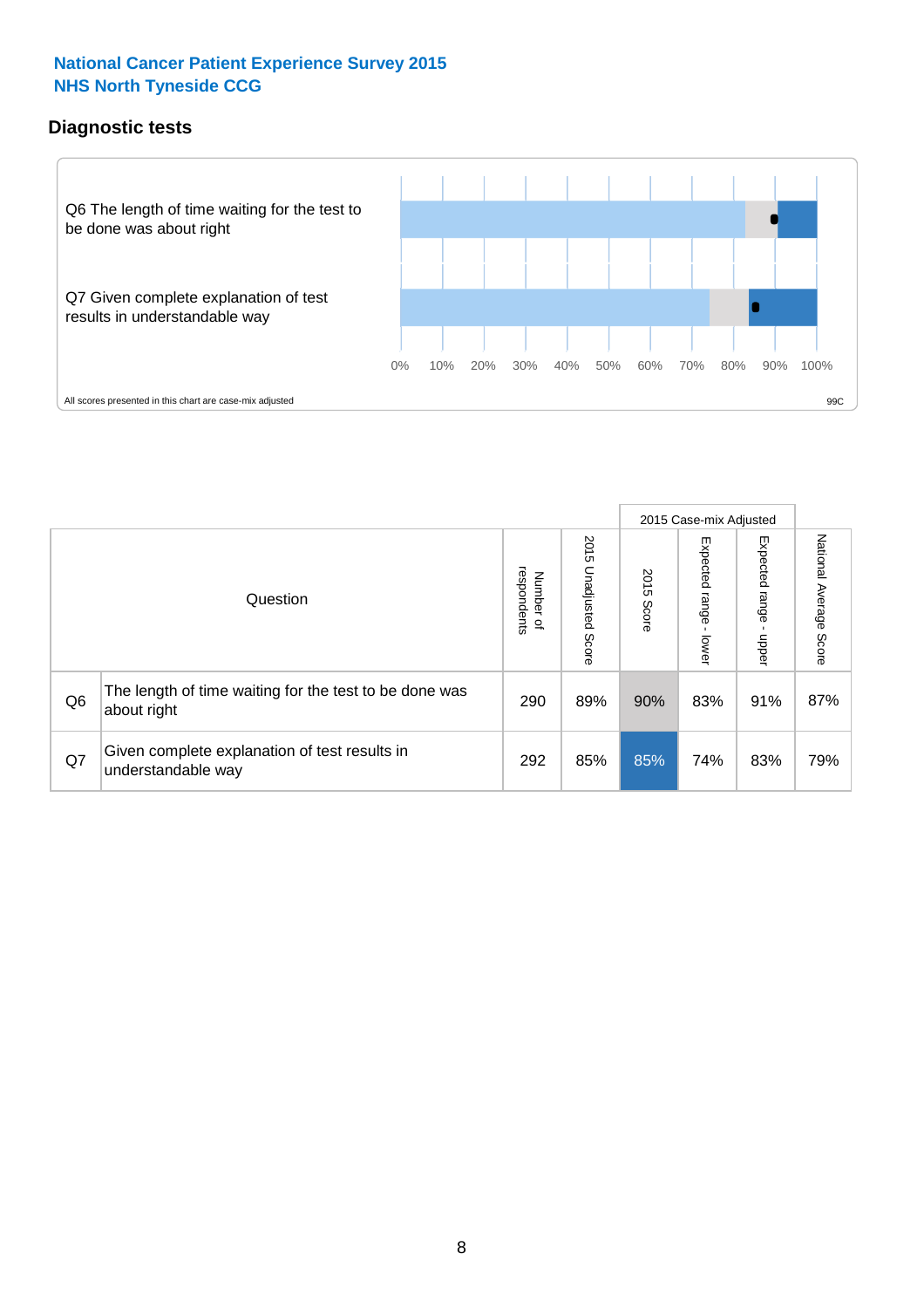#### **Finding out what was wrong with you**



|                |                                                                                            |                          |                       |               | 2015 Case-mix Adjusted    |                                         |                           |
|----------------|--------------------------------------------------------------------------------------------|--------------------------|-----------------------|---------------|---------------------------|-----------------------------------------|---------------------------|
|                | Question                                                                                   | respondents<br>Number of | 2015 Unadjusted Score | 2015<br>Score | Expected range -<br>lower | Expected range<br>$\mathbf{r}$<br>nbber | National Average<br>Score |
| Q8             | Patient told they could bring a family member or friend<br>when first told they had cancer | 269                      | 76%                   | 77%           | 74%                       | 84%                                     | 79%                       |
| Q <sub>9</sub> | Patient felt they were told sensitively that they had cancer                               | 328                      | 84%                   | 85%           | 80%                       | 88%                                     | 84%                       |
| Q10            | Patient completely understood the explanation of what<br>was wrong                         | 329                      | 74%                   | 74%           | 68%                       | 78%                                     | 73%                       |
| Q11            | Patient given easy to understand written information<br>about the type of cancer they had  | 293                      | 75%                   | 75%           | 66%                       | 77%                                     | 72%                       |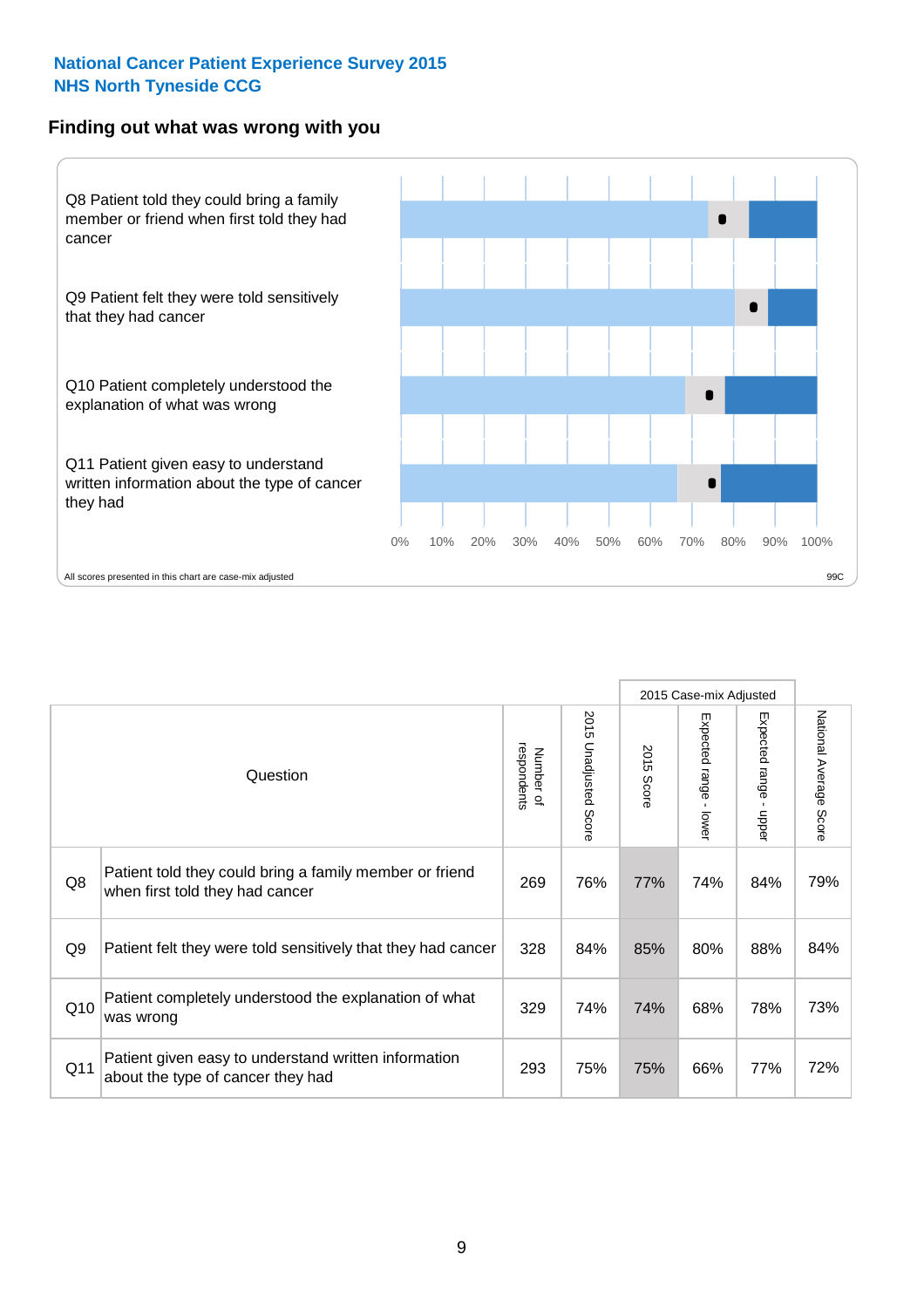#### **Finding out what was wrong with you**



|     |                                                                                         |                          |                       |               | 2015 Case-mix Adjusted                  |                           |                        |
|-----|-----------------------------------------------------------------------------------------|--------------------------|-----------------------|---------------|-----------------------------------------|---------------------------|------------------------|
|     | Question                                                                                | respondents<br>Number of | 2015 Unadjusted Score | 2015<br>Score | Expected range<br>$\mathbf{r}$<br>lower | Expected range -<br>nbber | National Average Score |
| Q12 | Patient felt that treatment options were completely<br>explained                        | 292                      | 86%                   | 86%           | 78%                                     | 87%                       | 83%                    |
| Q13 | Possible side effects explained in an understandable way                                | 320                      | 80%                   | 80%           | 68%                                     | 78%                       | 73%                    |
| Q14 | Patient given practical advice and support in dealing with<br>side effects of treatment | 322                      | 73%                   | 73%           | 61%                                     | 71%                       | 66%                    |
| Q15 | Patient definitely told about side effects that could affect<br>them in the future      | 300                      | 63%                   | 63%           | 49%                                     | 60%                       | 54%                    |
| Q16 | Patient definitely involved in decisions about care and<br>treatment                    | 324                      | 84%                   | 84%           | 73%                                     | 82%                       | 78%                    |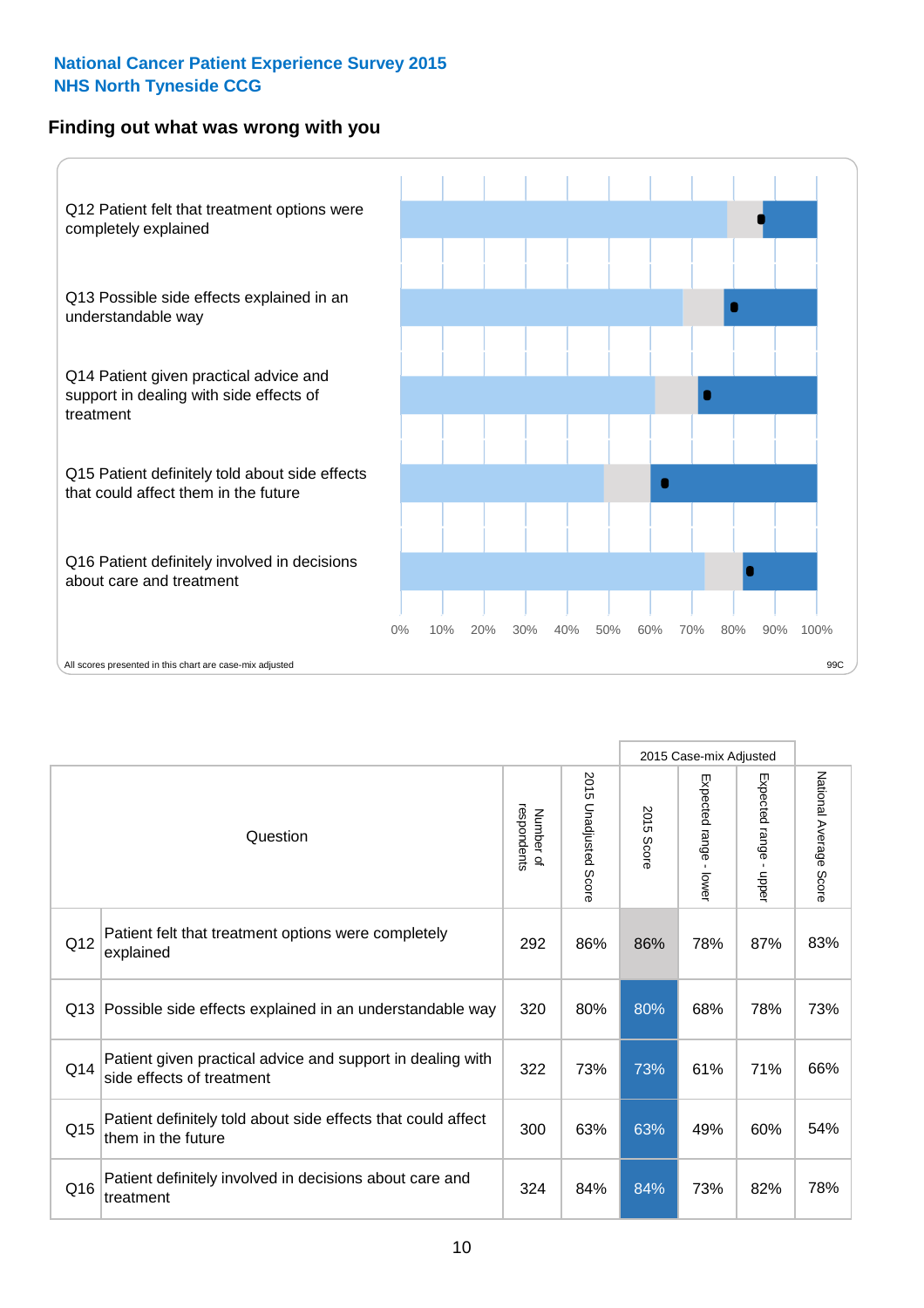#### **Clinical Nurse Specialist**



|     |                                                                                     |                          |                       |               | 2015 Case-mix Adjusted  |                              |                                  |
|-----|-------------------------------------------------------------------------------------|--------------------------|-----------------------|---------------|-------------------------|------------------------------|----------------------------------|
|     | Question                                                                            | respondents<br>Number of | 2015 Unadjusted Score | 2015<br>Score | Expected range<br>lower | Expected<br>l range<br>nbber | National Average<br><b>Score</b> |
| Q17 | Patient given the name of the CNS who would support<br>them through their treatment | 318                      | 91%                   | 91%           | 87%                     | 93%                          | 90%                              |
| Q18 | Patient found it easy to contact their CNS                                          | 257                      | 90%                   | 90%           | 82%                     | 91%                          | 87%                              |
| Q19 | Get understandable answers to important questions all or<br>most of the time        | 244                      | 92%                   | 92%           | 85%                     | 93%                          | 89%                              |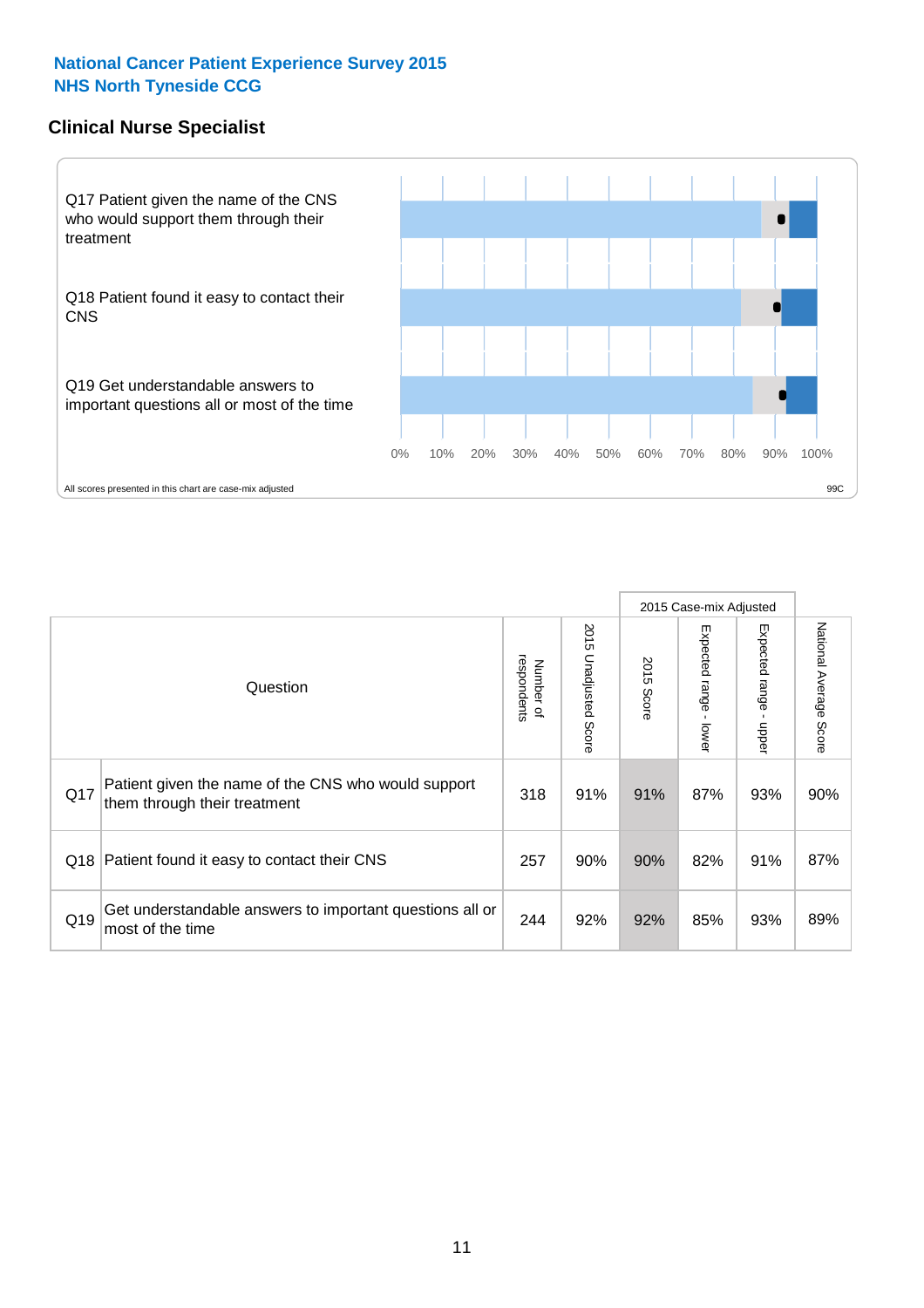#### **Support for people with cancer**



|                 |                                                                                            |                          |                                 |               | 2015 Case-mix Adjusted  |                           |                        |
|-----------------|--------------------------------------------------------------------------------------------|--------------------------|---------------------------------|---------------|-------------------------|---------------------------|------------------------|
|                 | Question                                                                                   | respondents<br>Number of | 2015<br><b>Unadjusted Score</b> | 2015<br>Score | Expected range<br>lower | Expected range<br>- nbber | National Average Score |
| Q20             | Hospital staff gave information about support groups                                       | 241                      | 79%                             | 80%           | 78%                     | 88%                       | 83%                    |
| Q <sub>21</sub> | Hospital staff gave information about impact cancer could<br>have on day to day activities | 212                      | 82%                             | 82%           | 75%                     | 86%                       | 81%                    |
| Q22             | Hospital staff gave information on getting financial help                                  | 211                      | 60%                             | 60%           | 48%                     | 62%                       | 55%                    |
| Q <sub>23</sub> | Hospital staff told patient they could get free prescriptions                              | 142                      | 78%                             | 79%           | 74%                     | 87%                       | 80%                    |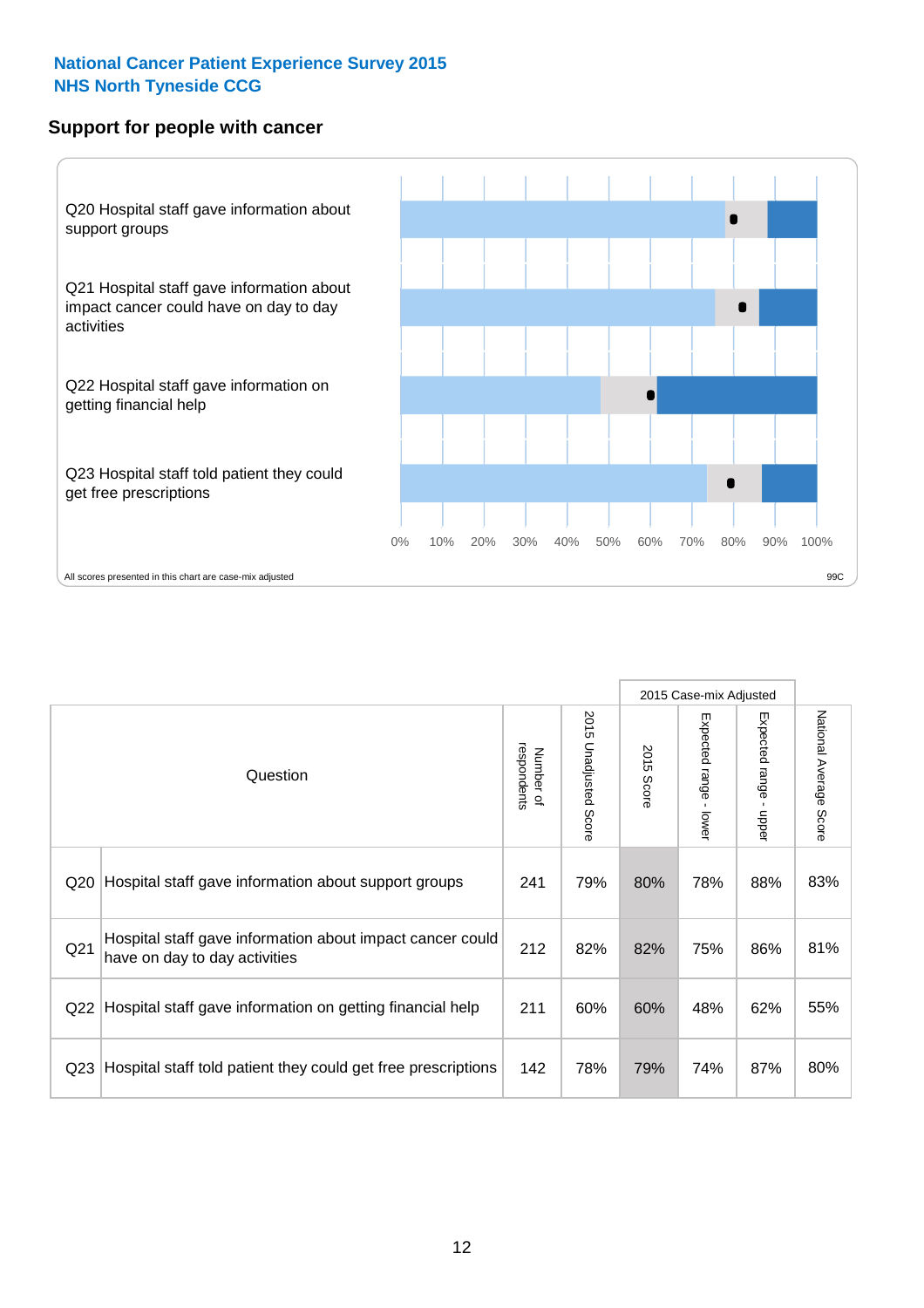#### **Operations**



|     |                                                                 |                                         |                             |               | 2015 Case-mix Adjusted     |                           |                              |
|-----|-----------------------------------------------------------------|-----------------------------------------|-----------------------------|---------------|----------------------------|---------------------------|------------------------------|
|     | Question                                                        | respondents<br>Number<br>$\overline{a}$ | 2015<br>Unadjusted<br>Score | 2015<br>Score | Expected<br>range<br>lower | Expected<br>range<br>ddoe | National<br>Average<br>Score |
| Q26 | Staff explained how operation had gone in<br>understandable way | 166                                     | 84%                         | 84%           | 71%                        | 84%                       | 78%                          |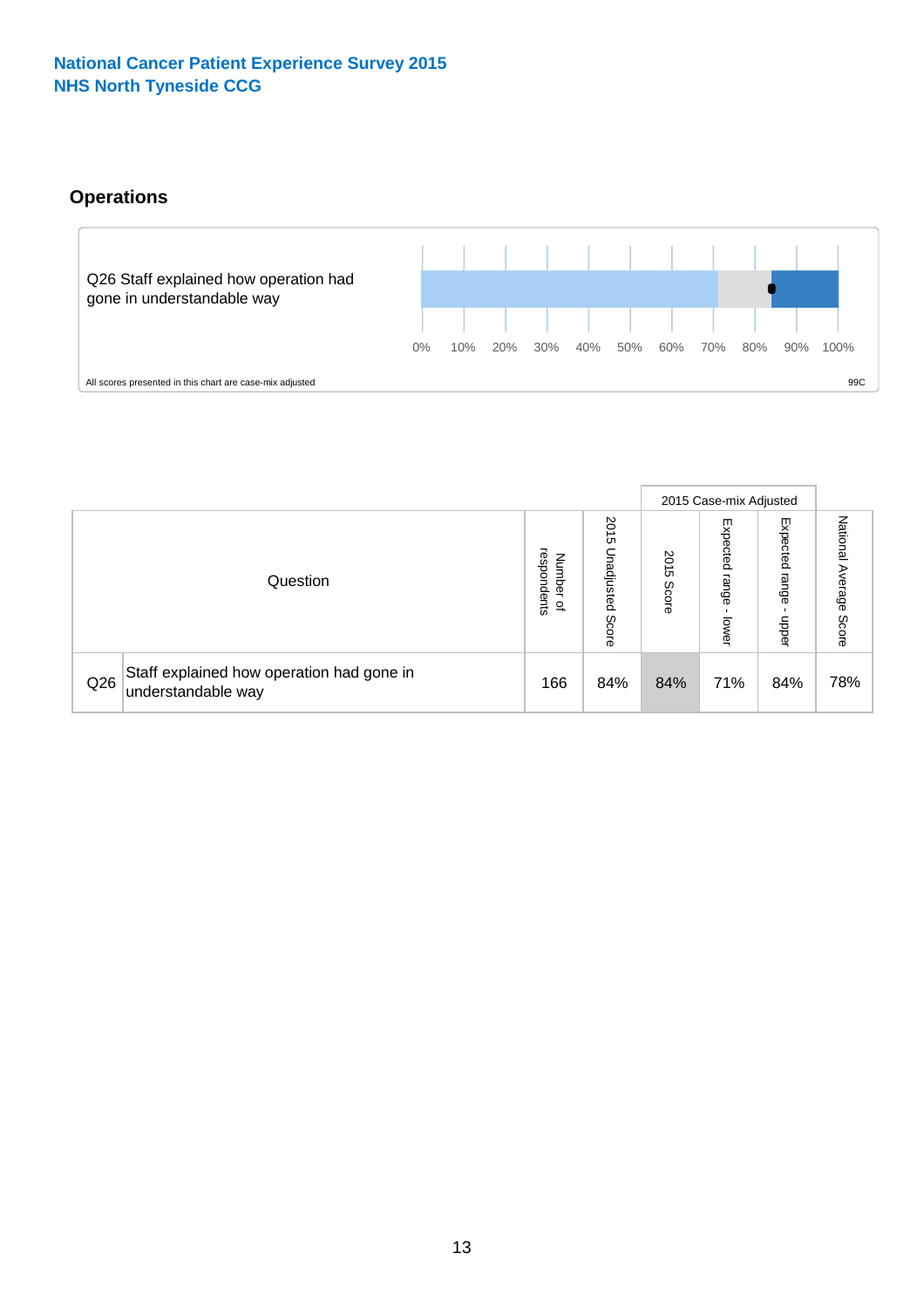#### **Hospital care as an inpatient (Part 1 of 3)**



All scores presented in this chart are case-mix adjusted  $99C$ 

|                 |                                                                                           |                          |                       |               | 2015 Case-mix Adjusted                  |                                           |                        |
|-----------------|-------------------------------------------------------------------------------------------|--------------------------|-----------------------|---------------|-----------------------------------------|-------------------------------------------|------------------------|
|                 | Question                                                                                  | respondents<br>Number of | 2015 Unadjusted Score | 2015<br>Score | Expected range<br>$\mathbf{r}$<br>lower | Expected range<br>$\blacksquare$<br>nbber | National Average Score |
| Q28             | Groups of doctors or nurses did not talk in front of patient<br>as if they were not there | 196                      | 85%                   | 85%           | 76%                                     | 87%                                       | 81%                    |
| Q29             | Patient had confidence and trust in all doctors treating<br>them                          | 196                      | 87%                   | 87%           | 79%                                     | 89%                                       | 84%                    |
| Q30             | Patient's family or someone close definitely had<br>opportunity to talk to doctor         | 156                      | 73%                   | 74%           | 65%                                     | 79%                                       | 72%                    |
| Q <sub>31</sub> | Patient had confidence and trust in all ward nurses                                       | 195                      | 77%                   | 77%           | 66%                                     | 79%                                       | 72%                    |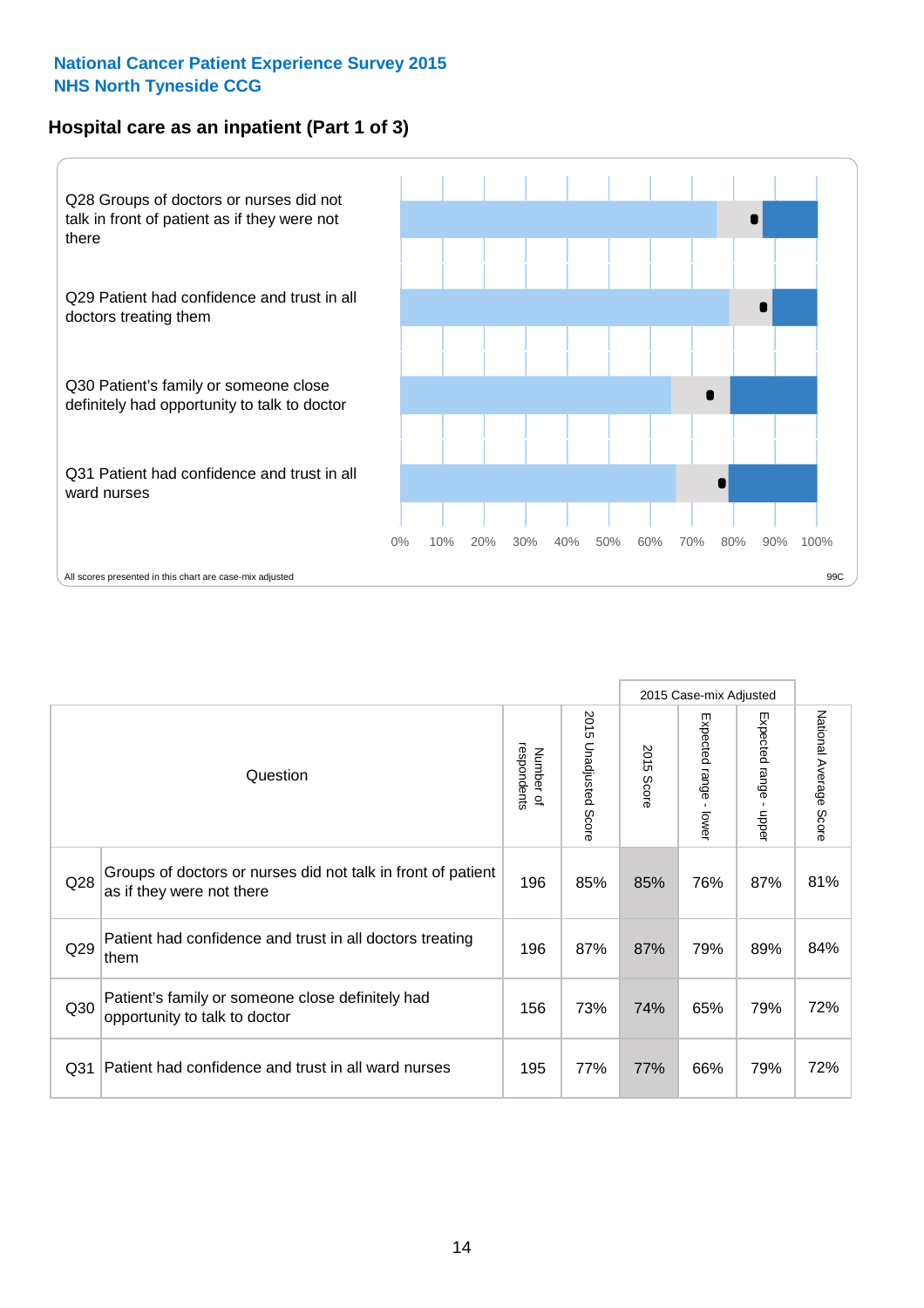#### **Hospital care as an inpatient (Part 2 of 3)**



|                 |                                                                         |                          |                          |            | 2015 Case-mix Adjusted |                                           |                        |
|-----------------|-------------------------------------------------------------------------|--------------------------|--------------------------|------------|------------------------|-------------------------------------------|------------------------|
|                 | Question                                                                | respondents<br>Number of | 2015<br>Unadjusted Score | 2015 Score | Expected range - lower | Expected range<br>$\blacksquare$<br>nbber | National Average Score |
| Q <sub>32</sub> | Always / nearly always enough nurses on duty                            | 192                      | 68%                      | 68%        | 59%                    | 73%                                       | 66%                    |
| Q <sub>33</sub> | All staff asked patient what name they preferred to be<br>called by     | 195                      | 71%                      | 70%        | 57%                    | 76%                                       | 67%                    |
| Q34             | Always given enough privacy when discussing condition<br>or treatment   | 193                      | 81%                      | 81%        | 80%                    | 90%                                       | 85%                    |
| Q35             | Patient was able to discuss worries or fears with staff<br>during visit | 140                      | 49%                      | 50%        | 44%                    | 60%                                       | 52%                    |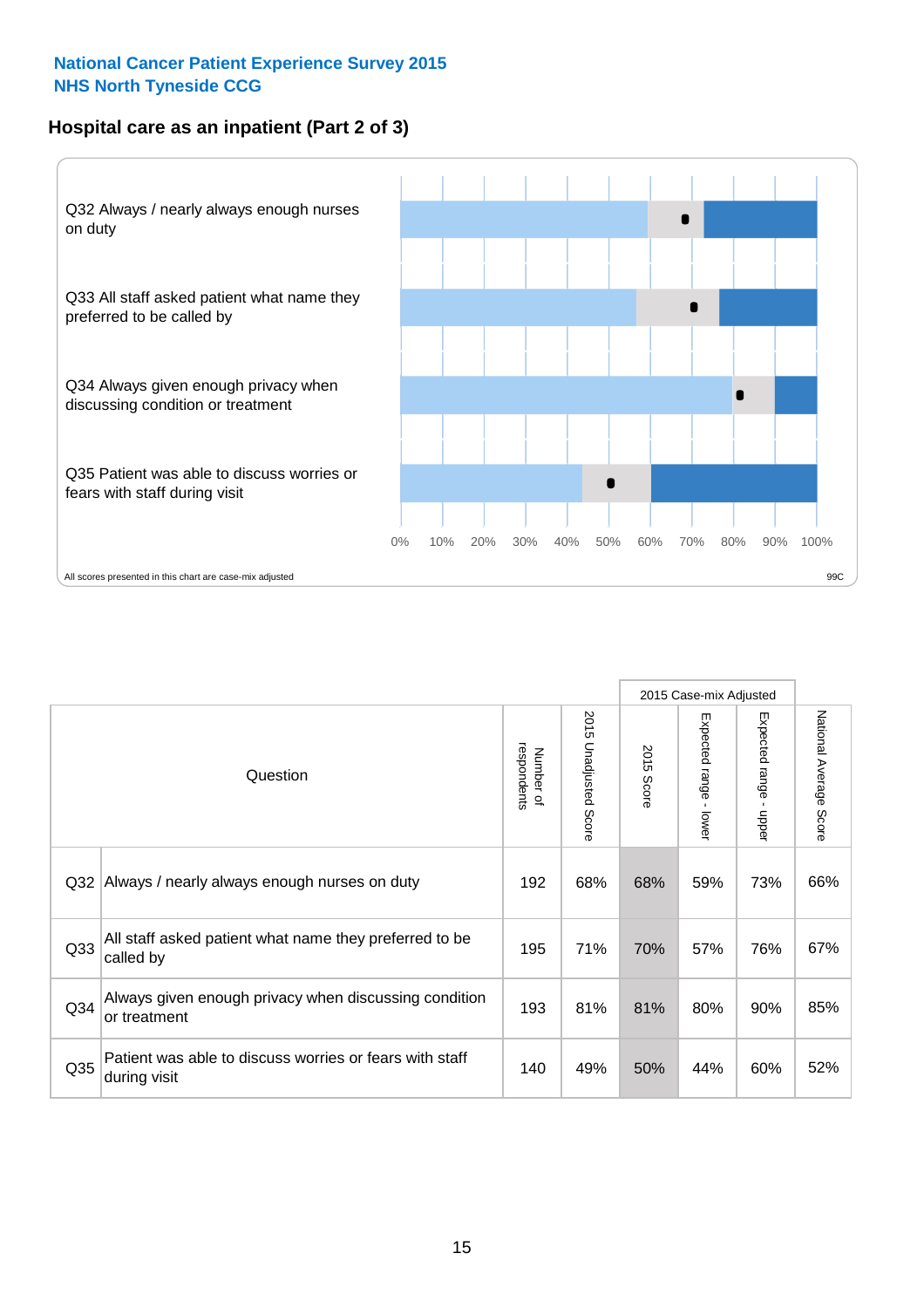#### **Hospital care as an inpatient (Part 3 of 3)**



|                 |                                                                                     |                          |                                 |               | 2015 Case-mix Adjusted  |                           |                        |
|-----------------|-------------------------------------------------------------------------------------|--------------------------|---------------------------------|---------------|-------------------------|---------------------------|------------------------|
|                 | Question                                                                            | respondents<br>Number of | 2015<br><b>Unadjusted Score</b> | 2015<br>Score | Expected range<br>lower | Expected range<br>- nbber | National Average Score |
| Q36             | Hospital staff definitely did everything to help control pain                       | 167                      | 79%                             | 80%           | 78%                     | 89%                       | 84%                    |
| Q <sub>37</sub> | Always treated with respect and dignity by staff                                    | 192                      | 86%                             | 87%           | 83%                     | 92%                       | 87%                    |
| Q38             | Given clear written information about what should / should<br>not do post discharge | 182                      | 81%                             | 81%           | 79%                     | 90%                       | 84%                    |
| Q39             | Staff told patient who to contact if worried post discharge                         | 184                      | 93%                             | 94%           | 90%                     | 97%                       | 94%                    |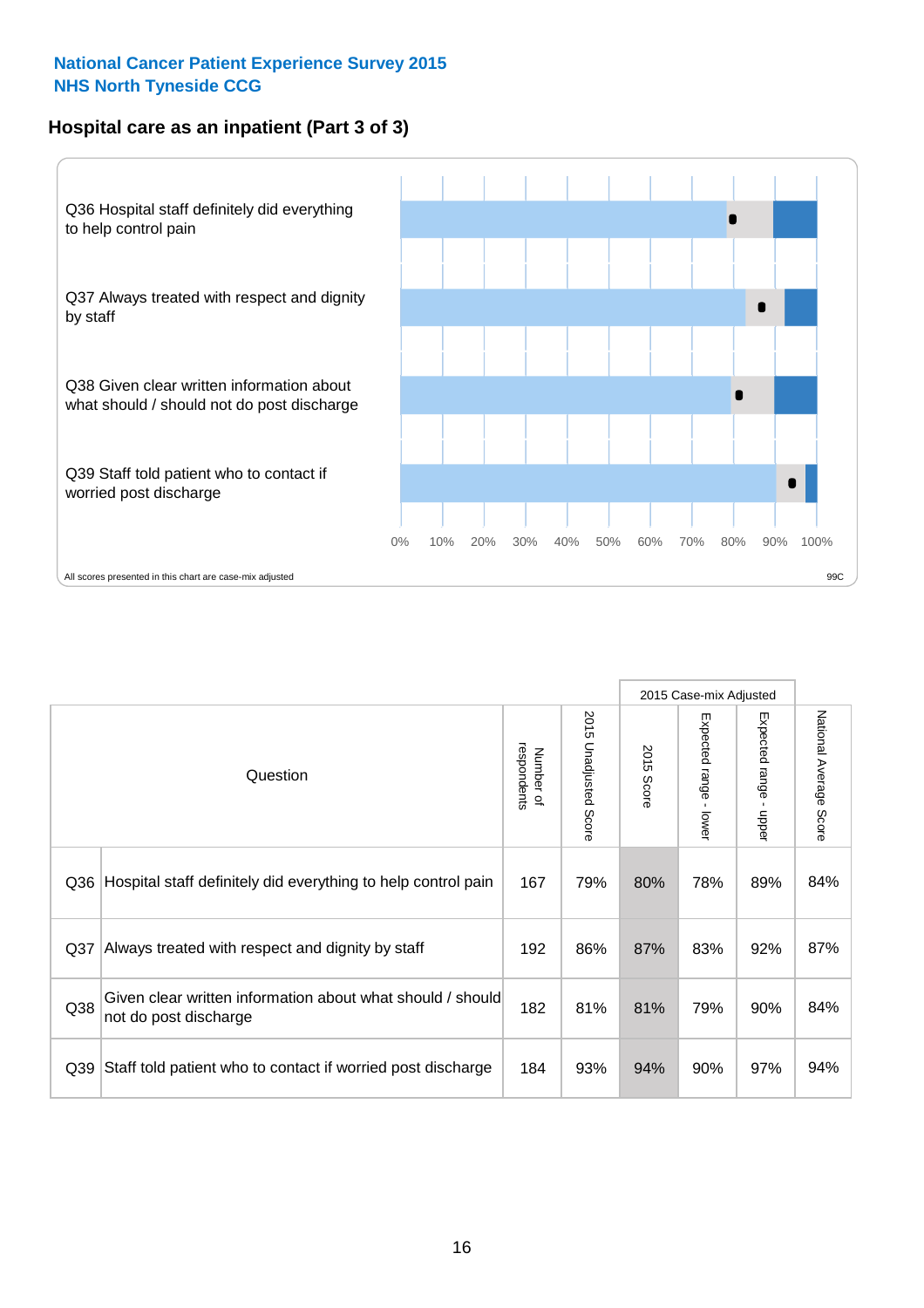#### **Hospital care as a day patient / outpatient (Part 1 of 2)**



|     |                                                                                    |                          |                                 |               | 2015 Case-mix Adjusted                    |                                         |                        |
|-----|------------------------------------------------------------------------------------|--------------------------|---------------------------------|---------------|-------------------------------------------|-----------------------------------------|------------------------|
|     | Question                                                                           | respondents<br>Number of | 2015<br><b>Unadjusted Score</b> | 2015<br>Score | Expected range<br>$\blacksquare$<br>lower | Expected range<br>$\blacksquare$<br>ddo | National Average Score |
| Q41 | Patient was able to discuss worries or fears with staff<br>during visit            | 236                      | 76%                             | 76%           | 64%                                       | 76%                                     | 70%                    |
| Q42 | Doctor had the right notes and other documentation with<br>them                    | 290                      | 97%                             | 97%           | 93%                                       | 98%                                     | 96%                    |
| Q44 | Beforehand patient had all information needed about<br>radiotherapy treatment      | 69                       | 86%                             | 86%           | 78%                                       | 94%                                     | 86%                    |
| Q45 | Patient given understandable information about whether<br>radiotherapy was working | 56                       | 61%                             | 61%           | 47%                                       | 72%                                     | 60%                    |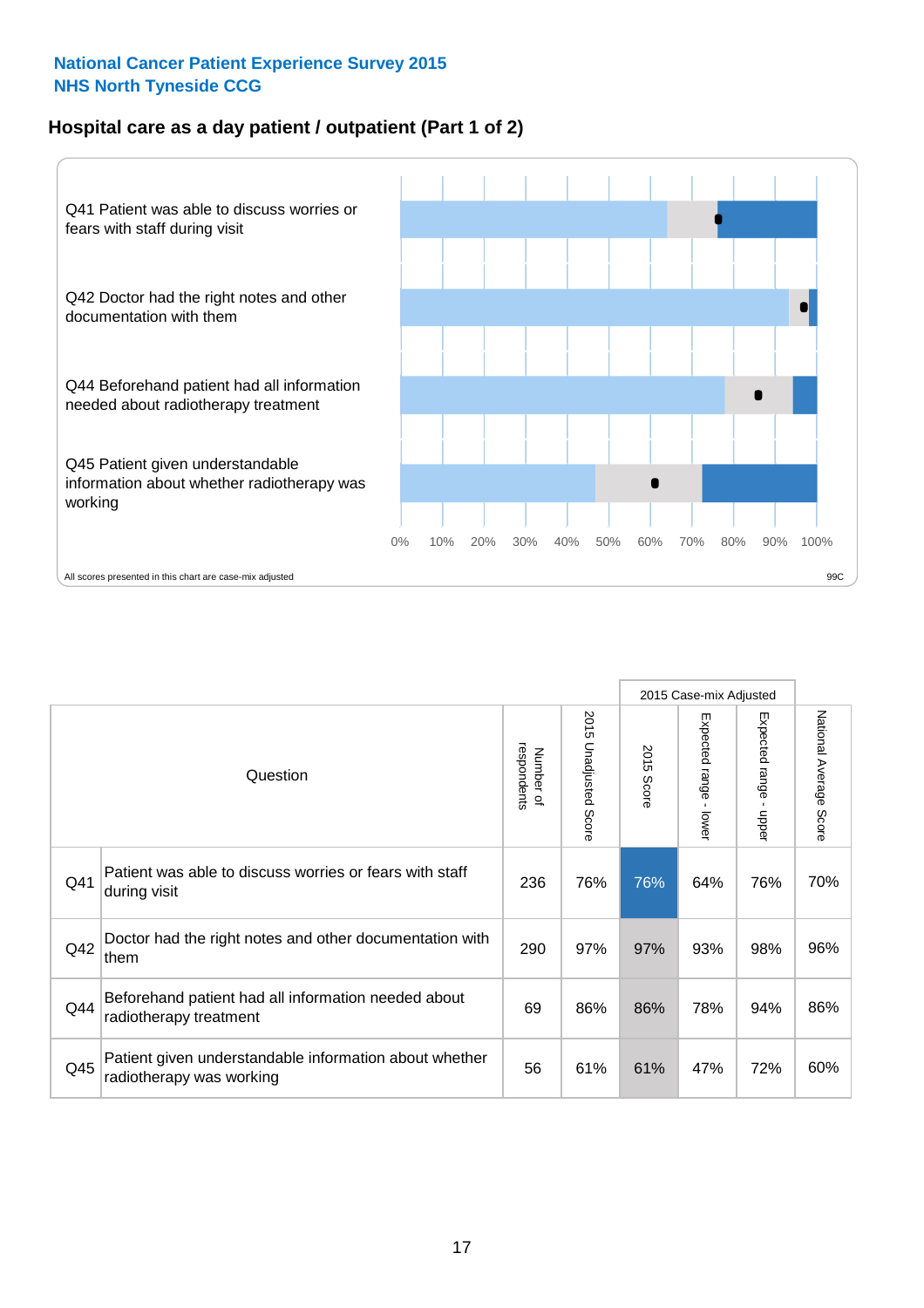#### **Hospital care as a day patient / outpatient (Part 2 of 2)**



|     |                                                                                    |                                       | 2015 Case-mix Adjusted      |               |                              |                         |                           |
|-----|------------------------------------------------------------------------------------|---------------------------------------|-----------------------------|---------------|------------------------------|-------------------------|---------------------------|
|     | Question                                                                           | respondents<br>Number<br>$\mathbf{Q}$ | 2015<br>Unadjusted<br>Score | 2015<br>Score | Expected<br>I range<br>lower | Expected range<br>nbber | National Average<br>Score |
| Q47 | Beforehand patient had all information needed about<br>chemotherapy treatment      | 184                                   | 82%                         | 82%           | 79%                          | 90%                     | 84%                       |
| Q48 | Patient given understandable information about whether<br>chemotherapy was working | 173                                   | 77%                         | 77%           | 61%                          | 75%                     | 68%                       |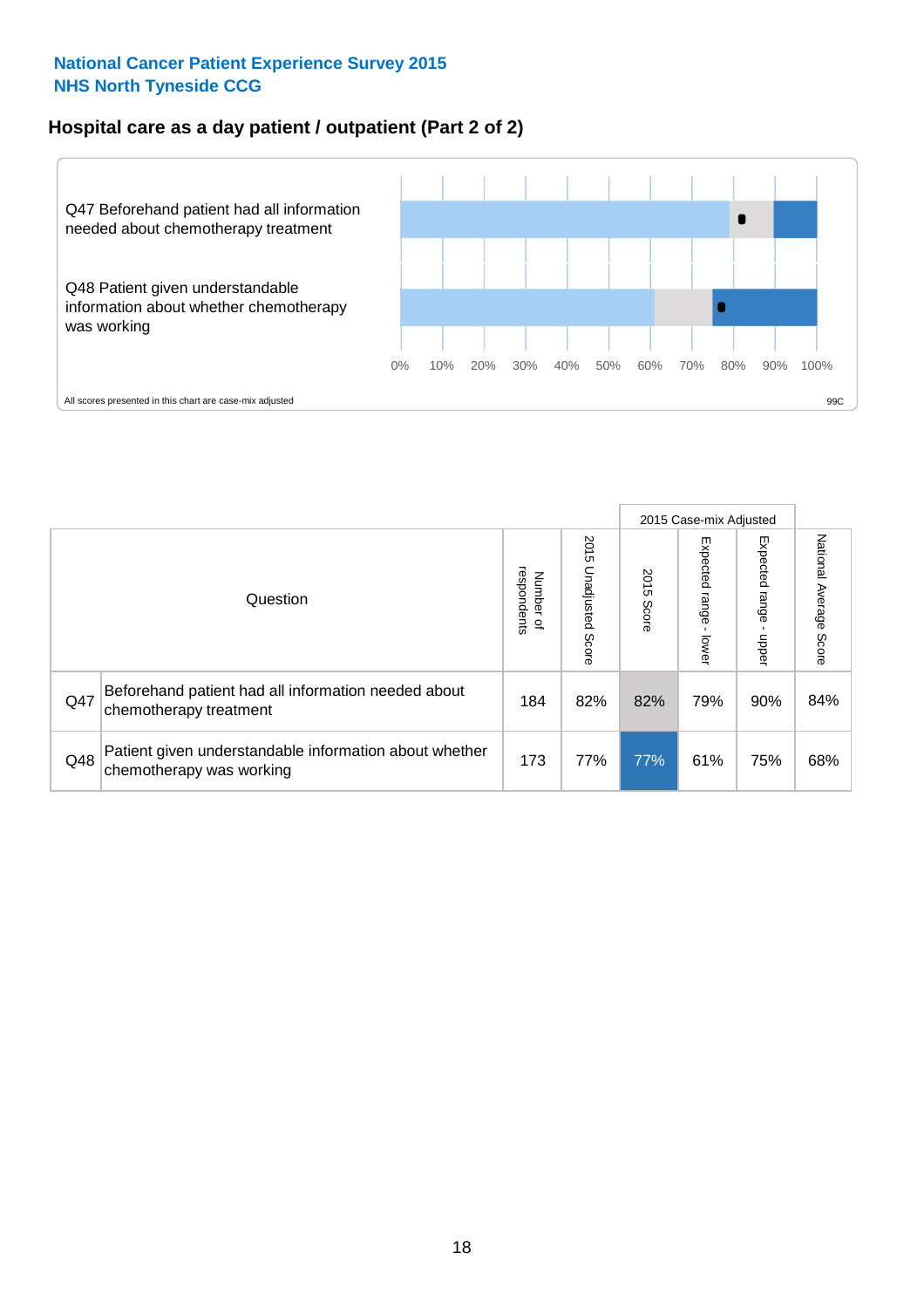#### **Home care and support**



2015 Case-mix Adjusted 2015 Unadjusted Score Expected range - upper National Average Score 2015 Unadjusted Score Expected range - lower National Average Score Expected range - lower Expected range - upper Number of<br>respondents respondents 2015 Score 2015 Score Number of Question Hospital staff gave family or someone close all the  $Q49$  information needed to help with care at home  $Q49$  62% 62% 62% 63% 63% 58% Patient definitely given enough support from health or Q50 social services during treatment 201 | 68% 68% | 46% | 62% | 54% Patient definitely given enough support from health or Q51 social services after treatment 122 | 61% 62% 36% 54% 45%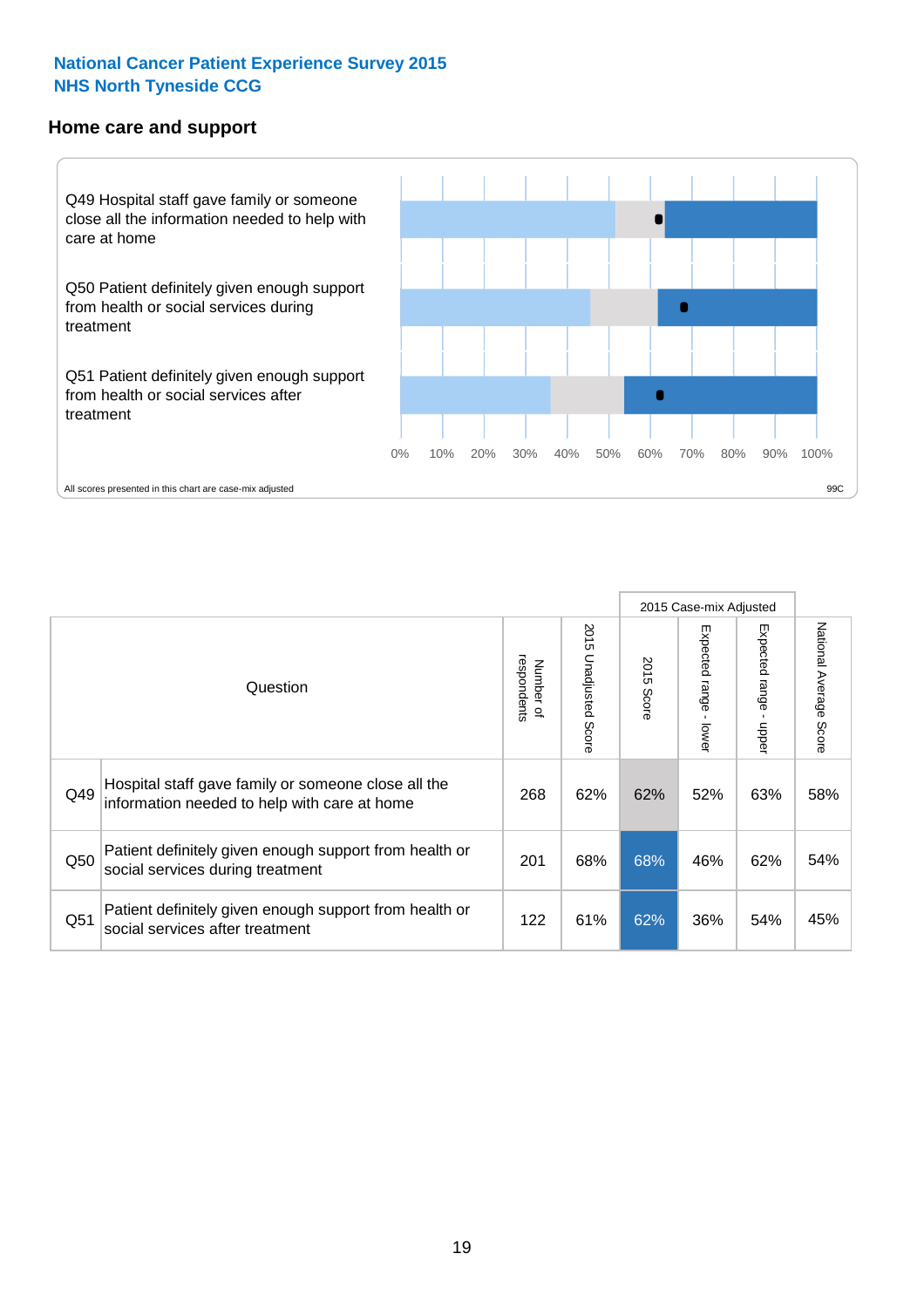#### **Care from your general practice**



|     |                                                                           |                                       |                             |               |                             | 2015 Case-mix Adjusted       |                           |
|-----|---------------------------------------------------------------------------|---------------------------------------|-----------------------------|---------------|-----------------------------|------------------------------|---------------------------|
|     | Question                                                                  | respondents<br>Number<br>$\mathbf{Q}$ | 2015<br>Unadjusted<br>Score | 2015<br>Score | Expected<br>Irange<br>lower | Expected<br>  range<br>doper | National Average<br>Score |
| Q52 | GP given enough information about patient's condition<br>and treatment    | 293                                   | 98%                         | 98%           | 93%                         | 98%                          | 95%                       |
| Q53 | Practice staff definitely did everything they could to<br>support patient | 239                                   | 63%                         | 63%           | 56%                         | 69%                          | 63%                       |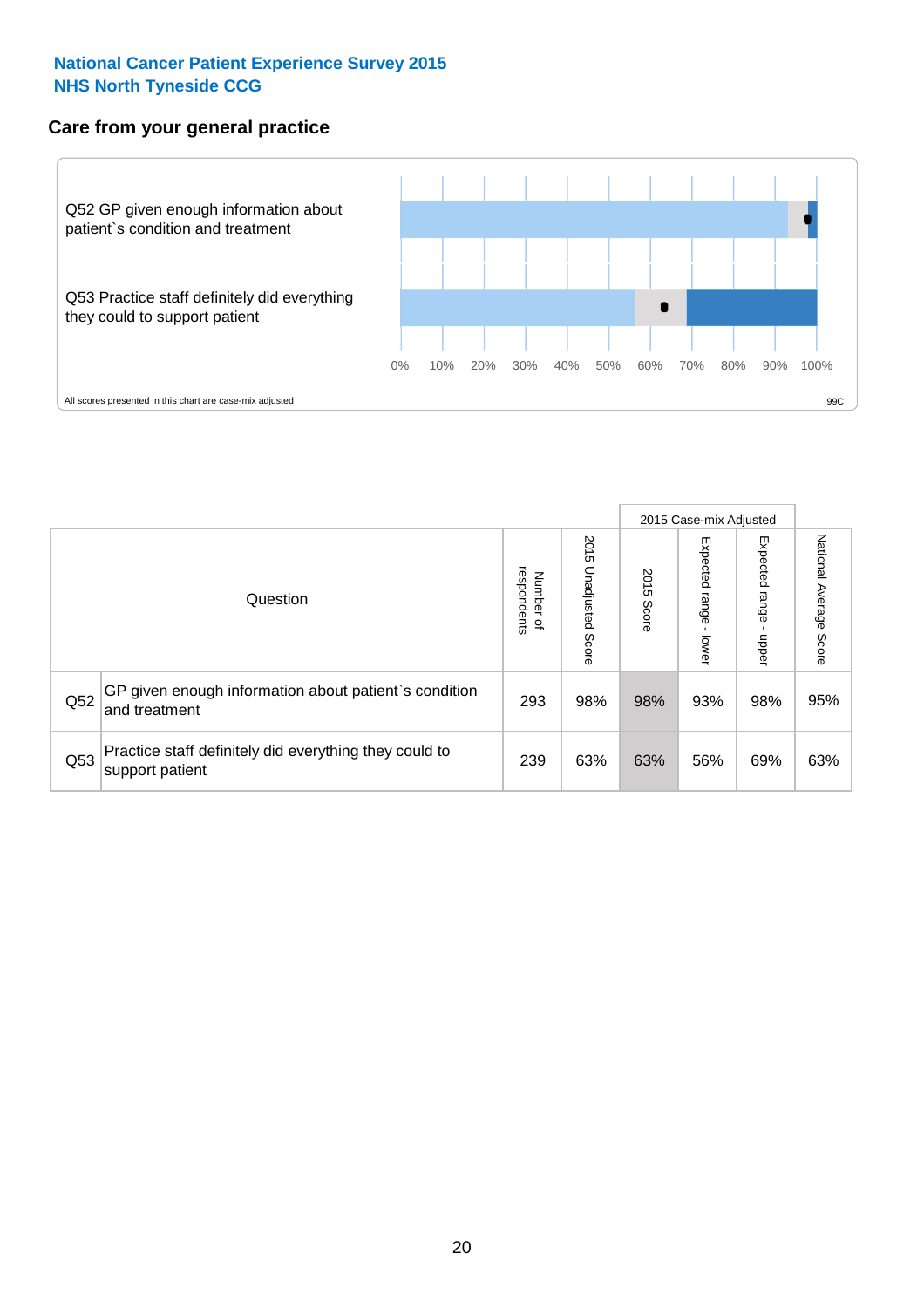#### **Your overall NHS care (Part 1 of 2)**



|     |                                                                    |                          |                          |                      | 2015 Case-mix Adjusted                    |                                           |                        |
|-----|--------------------------------------------------------------------|--------------------------|--------------------------|----------------------|-------------------------------------------|-------------------------------------------|------------------------|
|     | Question                                                           | respondents<br>Number of | 2015<br>Unadjusted Score | 2015<br><b>Score</b> | Expected range<br>$\blacksquare$<br>lower | Expected range<br>$\blacksquare$<br>nbber | National Average Score |
| Q54 | Hospital and community staff always worked well together           | 317                      | 67%                      | 67%                  | 55%                                       | 67%                                       | 61%                    |
| Q55 | Patient given a care plan                                          | 237                      | 36%                      | 38%                  | 27%                                       | 39%                                       | 33%                    |
| Q56 | Overall the administration of the care was very good /<br>good     | 324                      | 91%                      | 91%                  | 85%                                       | 92%                                       | 89%                    |
| Q57 | Length of time for attending clinics and appointments was<br>right | 324                      | 70%                      | 70%                  | 59%                                       | 73%                                       | 66%                    |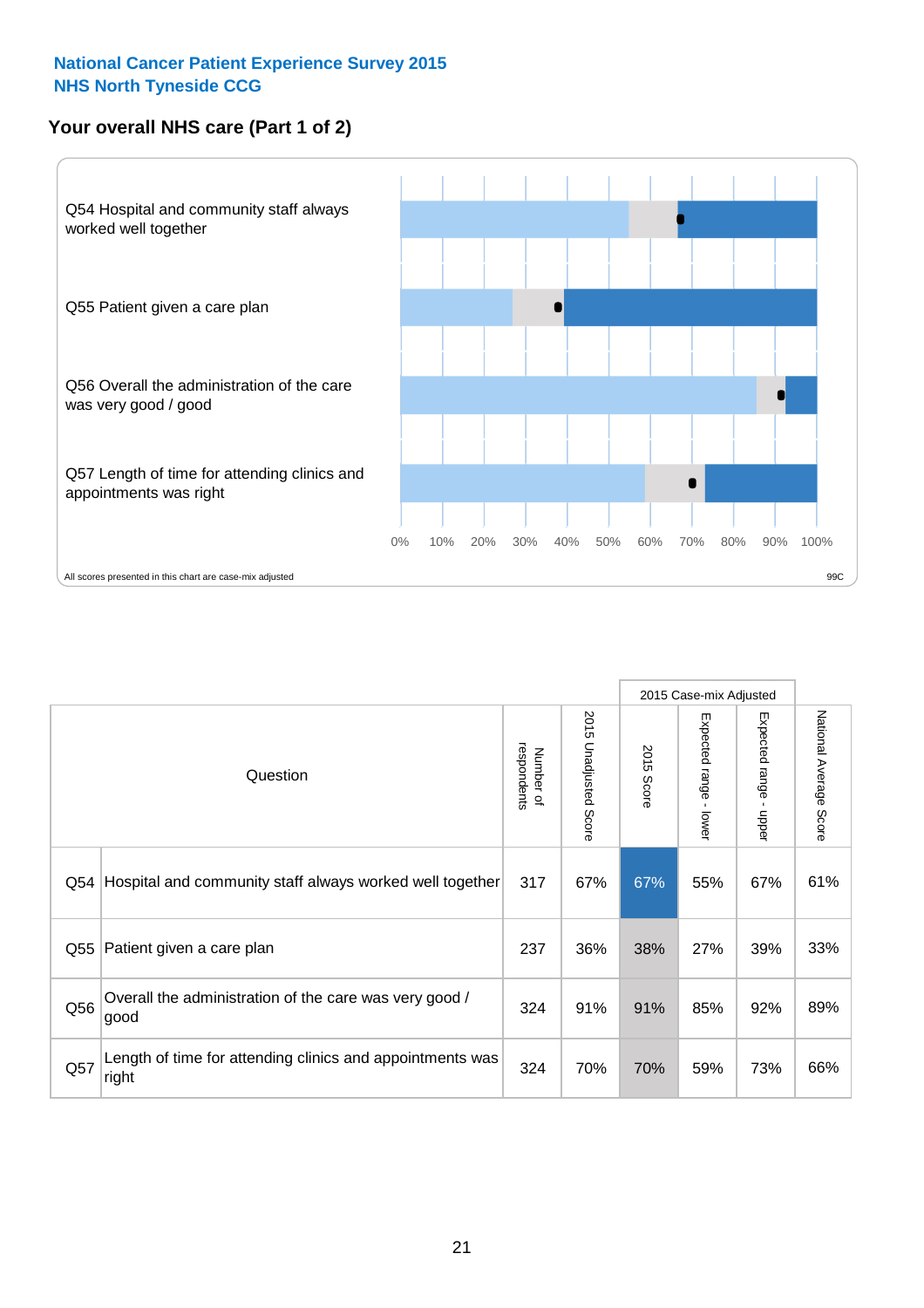#### **Your overall NHS care (Part 2 of 2)**



|     |                                                       |                                              |                             |               |                            | 2015 Case-mix Adjusted     |                        |
|-----|-------------------------------------------------------|----------------------------------------------|-----------------------------|---------------|----------------------------|----------------------------|------------------------|
|     | Question                                              | respondents<br>Number<br>$\overline{\sigma}$ | 2015<br>Unadjusted<br>Score | 2015<br>Score | Expected<br>range<br>lower | Expected<br>range<br>doper | National Average Score |
| Q58 | Taking part in cancer research discussed with patient | 308                                          | 25%                         | 26%           | 21%                        | 36%                        | 28%                    |



|     |                                                                        |                                              | 2015 Case-mix Adjusted      |               |                                           |                                                                 |                              |
|-----|------------------------------------------------------------------------|----------------------------------------------|-----------------------------|---------------|-------------------------------------------|-----------------------------------------------------------------|------------------------------|
|     | Question                                                               | respondents<br>Number<br>$\overline{\sigma}$ | 2015<br>Jnadjusted<br>Score | 2015<br>Score | OWer<br>limit<br>range<br>਼੍ਰ<br>expected | Upper<br>ilmit<br>range<br>$\overline{\mathcal{C}}$<br>expected | National<br>Average<br>Score |
| Q59 | Patient's average rating of care scored from very poor to<br>very good | 317                                          | 9.0                         | 9.0           | 8.5                                       | 8.9                                                             | 8.7                          |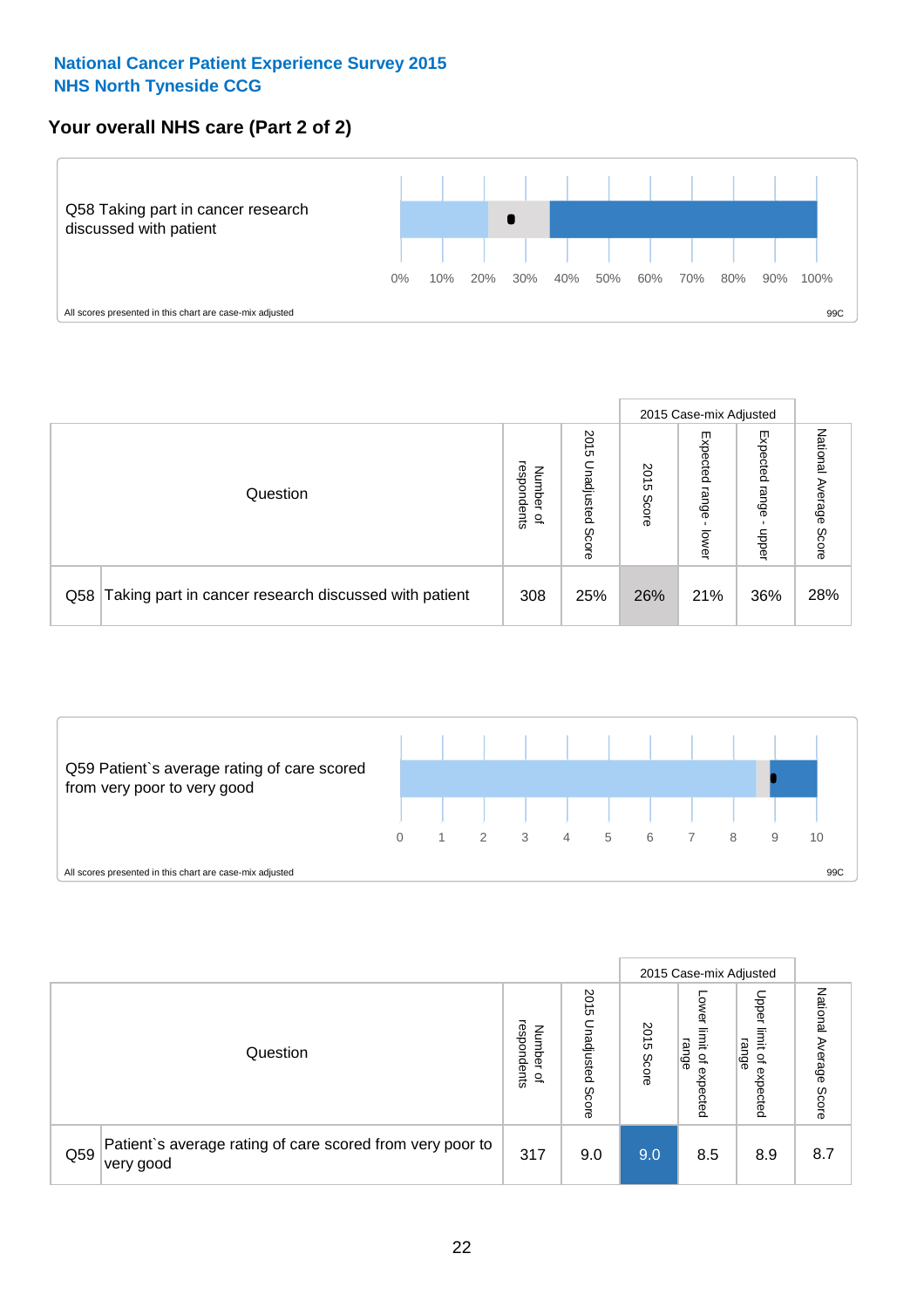### **Comparisons by tumour group for this CCG**

The following tables show the unadjusted CCG and the national percentage scores for each question broken down by tumour group. Where a cell in the table contains an asterisk this indicates that the number of patients in that group was below 21 and too small to display. Where a cell in the table contains "n.a." this indicates that there were no respondents for that tumour group.

### **Seeing your GP**

|                      | Q1. Saw GP once /<br>had to go to hospital | twice before being told | Q2. Patient thought<br>they were seen as<br>soon as necessary |                 |  |
|----------------------|--------------------------------------------|-------------------------|---------------------------------------------------------------|-----------------|--|
| <b>Cancer type</b>   | This CCG <sup>\$</sup>                     | <b>National</b>         | This CCG <sup>\$</sup>                                        | <b>National</b> |  |
| Brain / CNS          | $\star$                                    | 60%                     | $\star$                                                       | 77%             |  |
| <b>Breast</b>        | 95%                                        | 93%                     | 89%                                                           | 88%             |  |
| Colorectal / LGT     | 85%                                        | 72%                     | 82%                                                           | 80%             |  |
| Gynaecological       | $\star$                                    | 75%                     | $\star$                                                       | 78%             |  |
| Haematological       | 74%                                        | 64%                     | 89%                                                           | 80%             |  |
| <b>Head and Neck</b> | $\star$                                    | 77%                     | $\star$                                                       | 79%             |  |
| Lung                 | $\star$                                    | 69%                     | 96%                                                           | 83%             |  |
| Prostate             | $\star$                                    | 79%                     | 90%                                                           | 85%             |  |
| Sarcoma              | $\star$                                    | 64%                     | $\star$                                                       | 69%             |  |
| Skin                 | $\star$                                    | 91%                     | $\star$                                                       | 87%             |  |
| <b>Upper Gastro</b>  | $\star$                                    | 70%                     | $\star$                                                       | 78%             |  |
| Urological           | 91%                                        | 81%                     | 88%                                                           | 84%             |  |
| Other                | 68%                                        | 70%                     | 77%                                                           | 78%             |  |
| <b>All Cancers</b>   | 82%                                        | 76%                     | 87%                                                           | 82%             |  |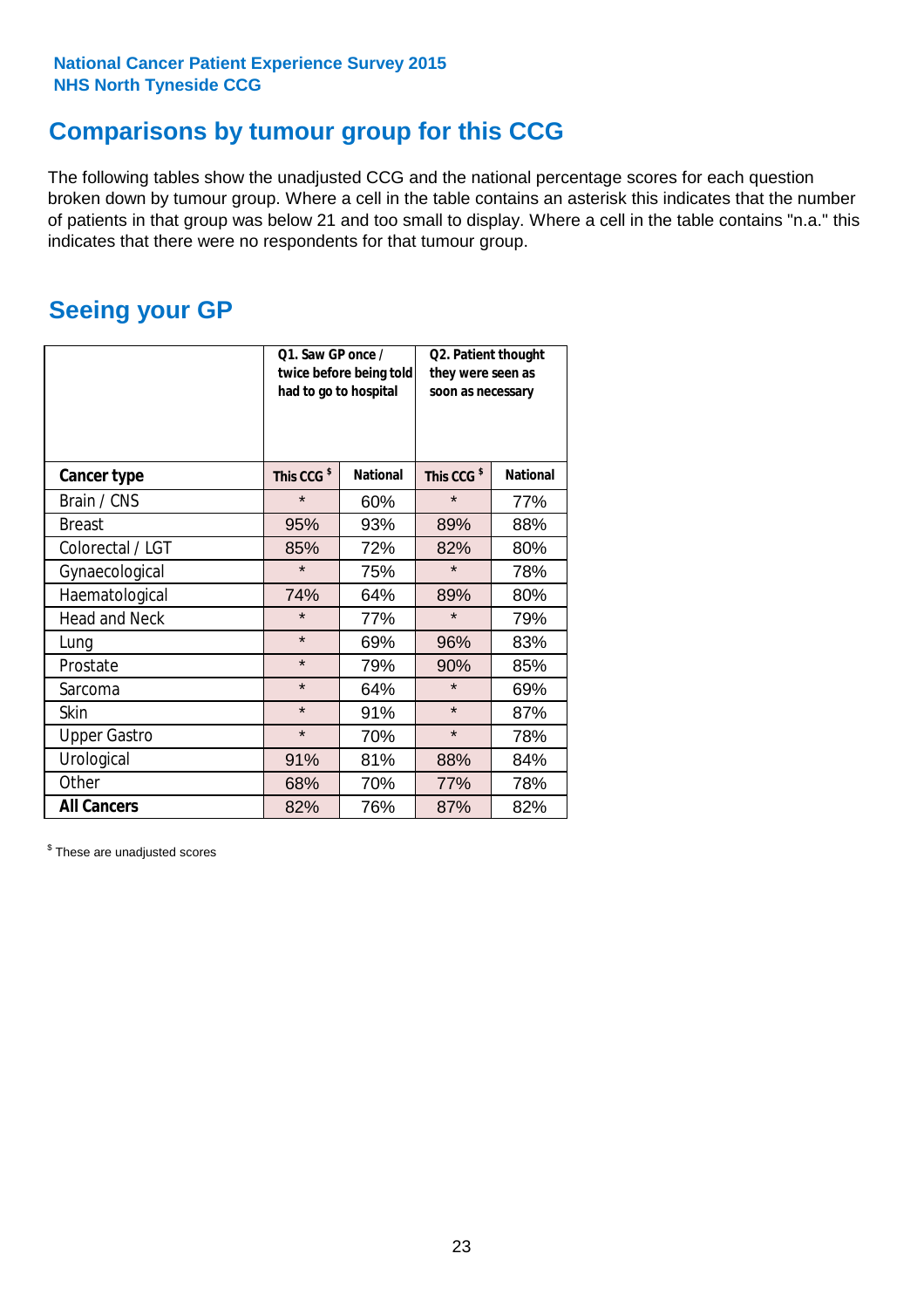## **Diagnostic tests**

|                      | be done was about<br>right | Q6. The length of time<br>waiting for the test to | Q7. Given complete<br>explanation of test<br>results in<br>understandable way |                 |  |  |
|----------------------|----------------------------|---------------------------------------------------|-------------------------------------------------------------------------------|-----------------|--|--|
| <b>Cancer type</b>   | This CCG <sup>\$</sup>     | <b>National</b>                                   | This CCG <sup>\$</sup>                                                        | <b>National</b> |  |  |
| Brain / CNS          | $\star$                    | 87%                                               | $\star$                                                                       | 69%             |  |  |
| <b>Breast</b>        | 94%                        | 90%                                               | 80%                                                                           | 82%             |  |  |
| Colorectal / LGT     | 88%                        | 86%                                               | 85%                                                                           | 81%             |  |  |
| Gynaecological       | $\star$                    | 84%                                               | $\star$                                                                       | 76%             |  |  |
| Haematological       | 95%                        | 87%                                               | 88%                                                                           | 76%             |  |  |
| <b>Head and Neck</b> | $\star$                    | 84%                                               | $\star$                                                                       | 77%             |  |  |
| Lung                 | 95%                        | 87%                                               | 86%                                                                           | 78%             |  |  |
| Prostate             | $\star$                    | 85%                                               | $\star$                                                                       | 79%             |  |  |
| Sarcoma              | $\star$                    | 81%                                               | $\star$                                                                       | 77%             |  |  |
| Skin                 | $\star$                    | 89%                                               | $\star$                                                                       | 85%             |  |  |
| <b>Upper Gastro</b>  | $\star$                    | 83%                                               | $\star$                                                                       | 77%             |  |  |
| Urological           | 85%                        | 85%                                               | 81%                                                                           | 78%             |  |  |
| Other                | 85%<br>85%                 |                                                   | 88%                                                                           | 76%             |  |  |
| <b>All Cancers</b>   | 89%                        | 87%                                               | 85%                                                                           | 79%             |  |  |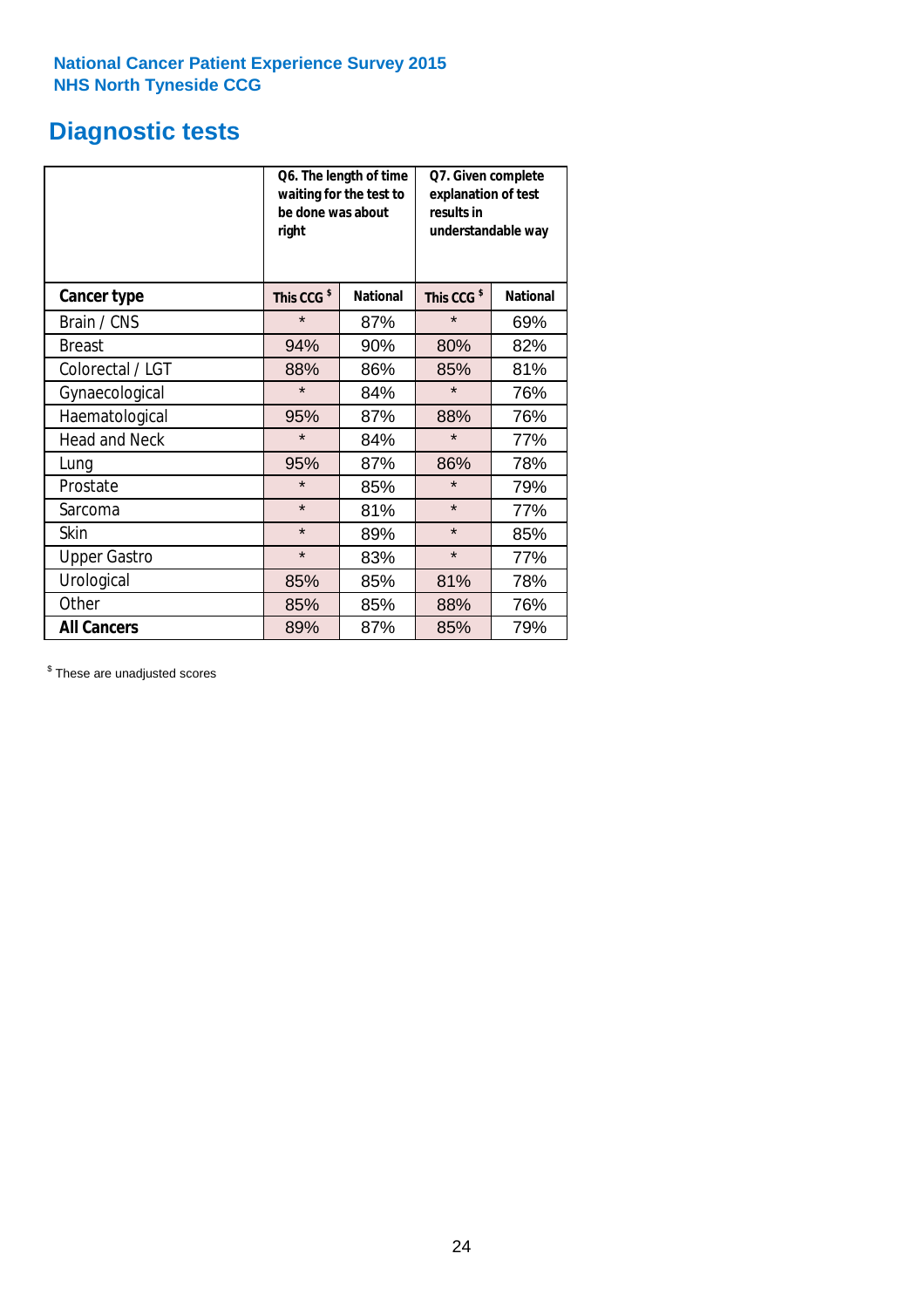### **Finding out what was wrong with you**

|                      | Q8. Patient told they<br>could bring a family<br>member or friend<br>when first told they<br>had cancer |                 | Q9. Patient felt they<br>were told sensitively<br>that they had cancer |                 | Q10. Patient<br>completely understood<br>the explanation of<br>what was wrong |                 | Q11. Patient given<br>easy to understand<br>written information<br>about the type of<br>cancer they had |                 |
|----------------------|---------------------------------------------------------------------------------------------------------|-----------------|------------------------------------------------------------------------|-----------------|-------------------------------------------------------------------------------|-----------------|---------------------------------------------------------------------------------------------------------|-----------------|
| Cancer type          | This CCG <sup>\$</sup>                                                                                  | <b>National</b> | This CCG <sup>\$</sup>                                                 | <b>National</b> | This CCG <sup>\$</sup>                                                        | <b>National</b> | This CCG <sup>\$</sup>                                                                                  | <b>National</b> |
| Brain / CNS          | $\star$                                                                                                 | 85%             | $\star$                                                                | 79%             | $\star$                                                                       | 60%             | $\star$                                                                                                 | 62%             |
| <b>Breast</b>        | 79%                                                                                                     | 83%             | 82%                                                                    | 88%             | 73%                                                                           | 78%             | 70%                                                                                                     | 76%             |
| Colorectal / LGT     | 91%                                                                                                     | 83%             | 82%                                                                    | 85%             | 82%                                                                           | 79%             | 78%                                                                                                     | 71%             |
| Gynaecological       | $\star$                                                                                                 | 75%             | $\star$                                                                | 83%             | $\star$                                                                       | 73%             | $\star$                                                                                                 | 69%             |
| Haematological       | 84%                                                                                                     | 75%             | 86%                                                                    | 83%             | 68%                                                                           | 60%             | 85%                                                                                                     | 74%             |
| <b>Head and Neck</b> | $\star$                                                                                                 | 73%             | $\star$                                                                | 85%             | $\star$                                                                       | 75%             | $\star$                                                                                                 | 61%             |
| Lung                 | $\star$                                                                                                 | 80%             | 92%                                                                    | 83%             | 75%                                                                           | 75%             | $\star$                                                                                                 | 66%             |
| Prostate             | $\star$                                                                                                 | 80%             | $\star$                                                                | 84%             | 71%                                                                           | 78%             | 81%                                                                                                     | 80%             |
| Sarcoma              | $\star$                                                                                                 | 77%             | $\star$                                                                | 82%             | $\star$                                                                       | 63%             | $\star$                                                                                                 | 61%             |
| Skin                 | $\star$                                                                                                 | 71%             | $\star$                                                                | 90%             | $\star$                                                                       | 83%             | $\star$                                                                                                 | 84%             |
| <b>Upper Gastro</b>  | $\star$                                                                                                 | 79%             | $\star$                                                                | 79%             | $\star$                                                                       | 72%             | $\star$                                                                                                 | 64%             |
| Urological           | 61%                                                                                                     | 74%             | 80%                                                                    | 82%             | 69%                                                                           | 76%             | 73%                                                                                                     | 71%             |
| Other                | 70%                                                                                                     | 77%             | 86%                                                                    | 82%             | 69%                                                                           | 72%             | 54%                                                                                                     | 61%             |
| <b>All Cancers</b>   | 76%                                                                                                     | 79%             | 84%                                                                    | 84%             | 74%                                                                           | 73%             | 75%                                                                                                     | 72%             |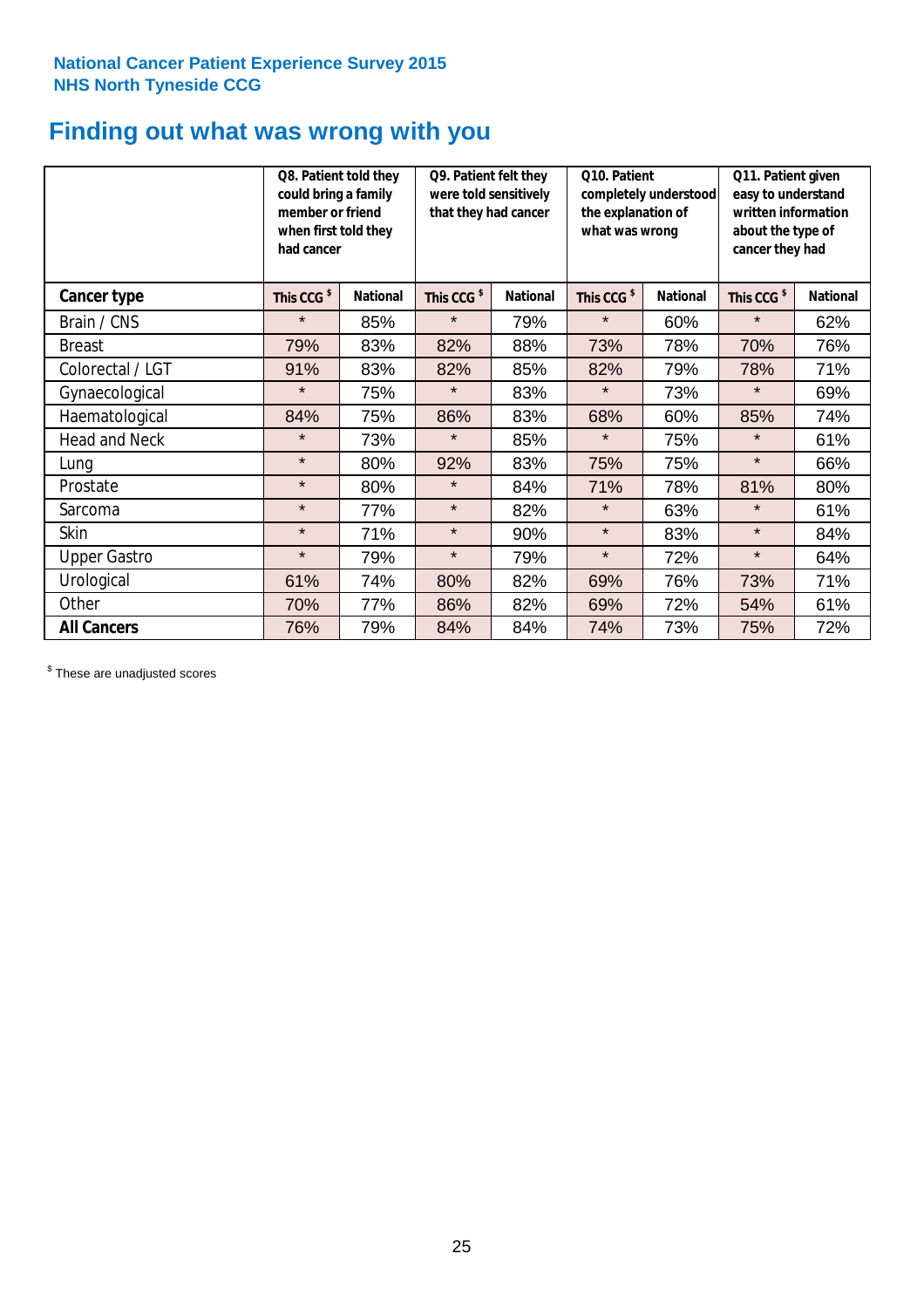### **Deciding the best treatment for you**

|                      | Q12. Patient felt that<br>treatment options<br>were completely<br>explained | Q13. Possible side<br>Q14. Patient given<br>effects explained in an<br>practical advice and<br>understandable way<br>support in dealing with<br>side effects of<br>treatment |                        |                 |                        |                 |
|----------------------|-----------------------------------------------------------------------------|------------------------------------------------------------------------------------------------------------------------------------------------------------------------------|------------------------|-----------------|------------------------|-----------------|
| <b>Cancer type</b>   | This CCG <sup>\$</sup>                                                      | <b>National</b>                                                                                                                                                              | This CCG <sup>\$</sup> | <b>National</b> | This CCG <sup>\$</sup> | <b>National</b> |
| Brain / CNS          | $\star$                                                                     | 80%                                                                                                                                                                          | $\star$                | 71%             | $\star$                | 62%             |
| <b>Breast</b>        | 84%                                                                         | 84%                                                                                                                                                                          | 80%                    | 76%             | 71%                    | 69%             |
| Colorectal / LGT     | 90%                                                                         | 85%                                                                                                                                                                          | 84%                    | 75%             | 81%                    | 68%             |
| Gynaecological       | $\star$                                                                     | 84%                                                                                                                                                                          | $\star$                | 76%             | $\star$                | 68%             |
| Haematological       | 88%                                                                         | 81%                                                                                                                                                                          | 76%                    | 69%             | 73%                    | 65%             |
| <b>Head and Neck</b> | $\star$                                                                     | 85%                                                                                                                                                                          | $\star$                | 72%             | $\star$                | 67%             |
| Lung                 | $\star$                                                                     | 84%                                                                                                                                                                          | 88%                    | 74%             | 92%                    | 69%             |
| Prostate             | $\star$                                                                     | 80%                                                                                                                                                                          | $\star$                | 71%             | 57%                    | 61%             |
| Sarcoma              | $\star$                                                                     | 82%                                                                                                                                                                          | $\star$                | 75%             | $\star$                | 66%             |
| Skin                 | $\star$                                                                     | 88%                                                                                                                                                                          | $\star$                | 75%             | $\star$                | 74%             |
| <b>Upper Gastro</b>  | $\star$                                                                     | 83%                                                                                                                                                                          | $\star$                | 72%             | $\star$                | 66%             |
| Urological           | 81%                                                                         | 80%                                                                                                                                                                          | 80%                    | 69%             | 69%                    | 61%             |
| Other                | 83%                                                                         | 80%                                                                                                                                                                          | 79%                    | 72%             | 69%                    | 64%             |
| <b>All Cancers</b>   | 86%                                                                         | 83%                                                                                                                                                                          | 80%                    | 73%             | 73%                    | 66%             |

|                      | in the future          | Q15. Patient definitely<br>told about side effects<br>that could affect them | Q16. Patient definitely<br>involved in decisions<br>about care and<br>treatment |                 |  |
|----------------------|------------------------|------------------------------------------------------------------------------|---------------------------------------------------------------------------------|-----------------|--|
| <b>Cancer type</b>   | This CCG <sup>\$</sup> | <b>National</b>                                                              | This CCG <sup>\$</sup>                                                          | <b>National</b> |  |
| Brain / CNS          | $\star$                | 56%                                                                          | $\star$                                                                         | 74%             |  |
| <b>Breast</b>        | 58%                    | 55%                                                                          | 85%                                                                             | 79%             |  |
| Colorectal / LGT     | 71%                    | 56%                                                                          | 89%                                                                             | 79%             |  |
| Gynaecological       | $\star$                | 54%                                                                          | $\star$                                                                         | 76%             |  |
| Haematological       | 65%                    | 50%                                                                          |                                                                                 | 77%             |  |
| <b>Head and Neck</b> | $\star$                | 58%                                                                          | $\star$                                                                         | 76%             |  |
| Lung                 | $\star$                | 54%                                                                          | 83%                                                                             | 78%             |  |
| Prostate             | $\star$                | 63%                                                                          | 86%                                                                             | 79%             |  |
| Sarcoma              | $\star$                | 54%                                                                          | $\star$                                                                         | 77%             |  |
| Skin                 | $\star$                | 66%                                                                          | $\star$                                                                         | 86%             |  |
| <b>Upper Gastro</b>  | $\star$                | 53%                                                                          | $\star$                                                                         | 77%             |  |
| Urological           | 52%                    | 52%                                                                          | 81%                                                                             | 75%             |  |
| Other                | 48%                    | 51%                                                                          | 80%                                                                             | 75%             |  |
| <b>All Cancers</b>   | 63%                    | 54%                                                                          | 84%                                                                             | 78%             |  |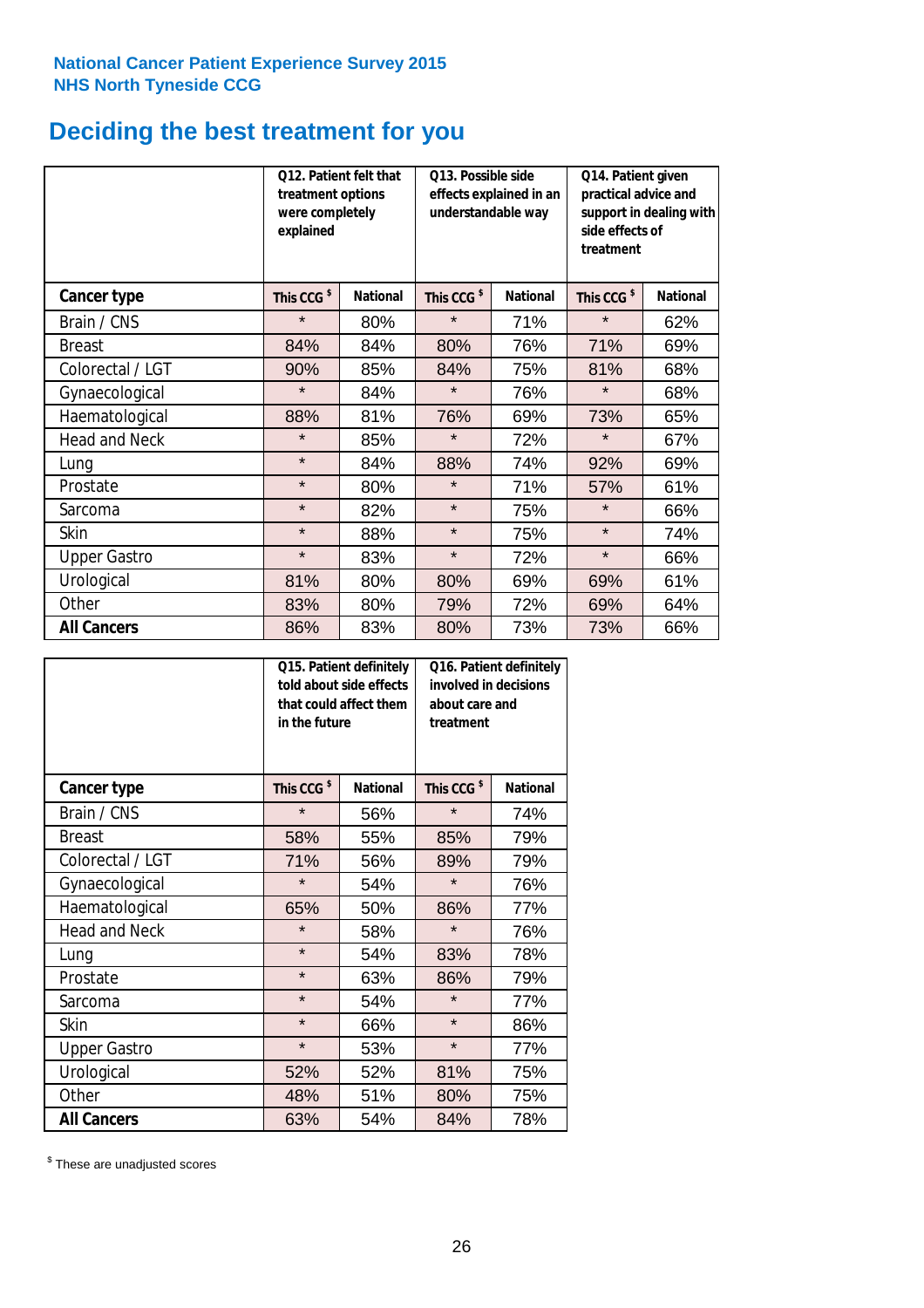## **Clinical Nurse Specialist**

|                      | would support them<br>through their<br>treatment | Q17. Patient given the<br>name of the CNS who | Q18. Patient found it<br>easy to contact their<br><b>CNS</b> |                 | <b>Q19. Get</b><br>understandable<br>answers to important<br>questions all or most<br>of the time |                 |  |
|----------------------|--------------------------------------------------|-----------------------------------------------|--------------------------------------------------------------|-----------------|---------------------------------------------------------------------------------------------------|-----------------|--|
| <b>Cancer type</b>   | This CCG <sup>\$</sup>                           | <b>National</b>                               | This CCG <sup>\$</sup>                                       | <b>National</b> | This CCG <sup>\$</sup>                                                                            | <b>National</b> |  |
| Brain / CNS          | $\star$                                          | 95%                                           | $\star$                                                      | 84%             | $\star$                                                                                           | 85%             |  |
| <b>Breast</b>        | 96%                                              | 94%                                           | 84%                                                          | 85%             | 82%                                                                                               | 88%             |  |
| Colorectal / LGT     | 90%                                              | 91%                                           | 94%                                                          | 88%             | 94%                                                                                               | 90%             |  |
| Gynaecological       | $\star$                                          | 93%                                           | $\star$                                                      | 86%             | $\star$                                                                                           | 87%             |  |
| Haematological       | 94%                                              | 89%                                           | 96%                                                          | 89%             | 96%                                                                                               | 90%             |  |
| <b>Head and Neck</b> | $\star$                                          | 88%                                           | $\star$                                                      | 86%             | $\star$                                                                                           | 88%             |  |
| Lung                 | 95%                                              | 93%                                           | $\star$                                                      | 89%             | $\star$                                                                                           | 89%             |  |
| Prostate             | 86%                                              | 89%                                           | $\star$                                                      | 83%             | $\star$                                                                                           | 88%             |  |
| Sarcoma              | $\star$                                          | 87%                                           | $\star$                                                      | 86%             | $\star$                                                                                           | 88%             |  |
| Skin                 | $\star$                                          | 88%                                           | $\star$                                                      | 90%             | $\star$                                                                                           | 92%             |  |
| <b>Upper Gastro</b>  | $\star$                                          | 92%                                           | $\star$                                                      | 87%             | $\star$                                                                                           | 88%             |  |
| Urological           | 88%                                              | 80%                                           | 86%                                                          | 85%             | 100%                                                                                              | 88%             |  |
| Other                | 90%                                              | 86%                                           | 88%                                                          | 86%             | 88%                                                                                               | 87%             |  |
| <b>All Cancers</b>   | 91%                                              | 90%                                           | 90%                                                          | 87%             | 92%                                                                                               | 88%             |  |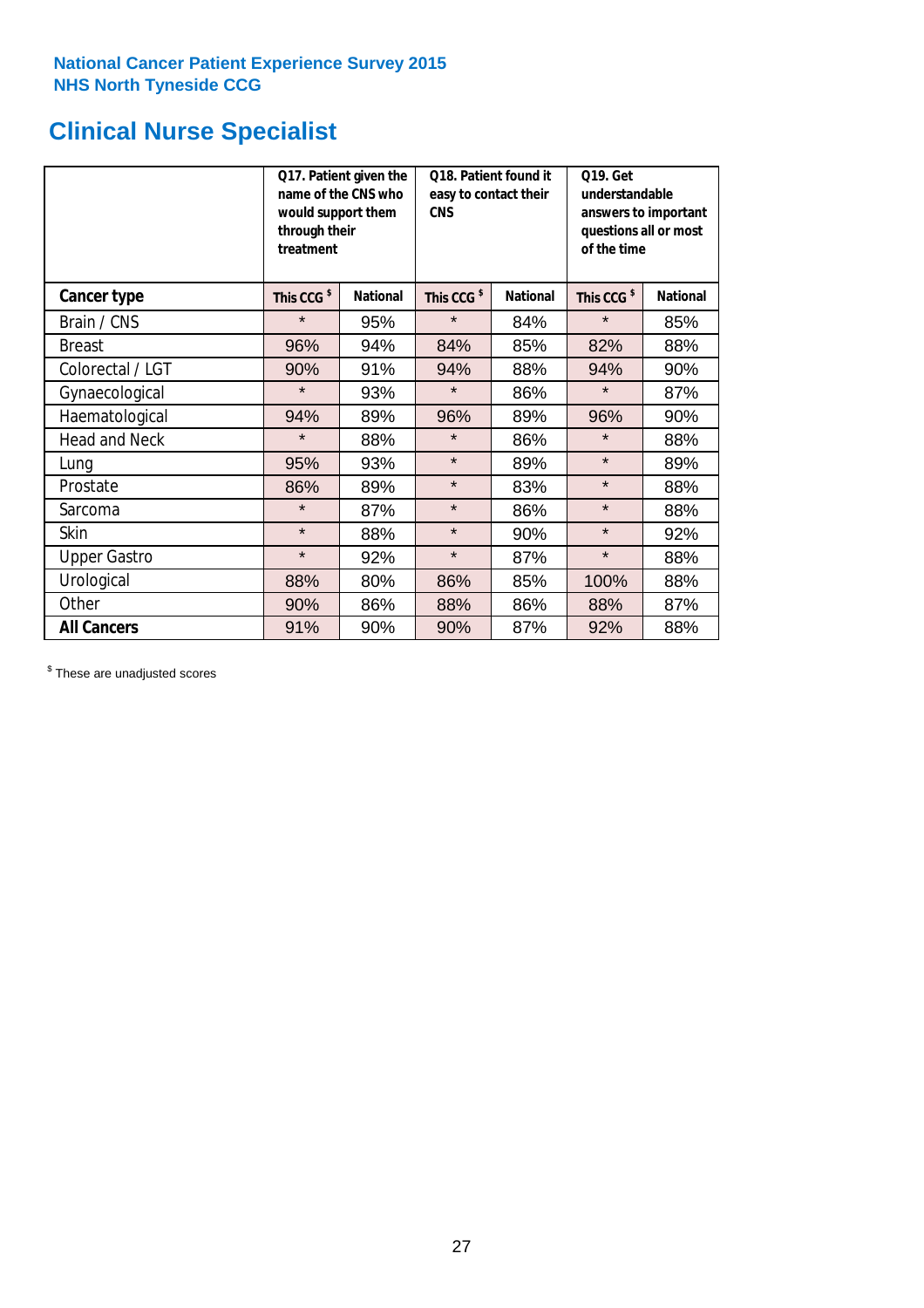## **Support for people with cancer**

|                      | Q20. Hospital staff<br>gave information | about support groups | Q21. Hospital staff<br>gave information<br>about impact cancer<br>could have on day to<br>day activities |                 | Q22. Hospital staff<br>gave information on<br>getting financial help |                 | Q23. Hospital staff told<br>patient they could get<br>free prescriptions |                 |
|----------------------|-----------------------------------------|----------------------|----------------------------------------------------------------------------------------------------------|-----------------|----------------------------------------------------------------------|-----------------|--------------------------------------------------------------------------|-----------------|
| Cancer type          | This CCG <sup>\$</sup>                  | <b>National</b>      | This CCG <sup>\$</sup>                                                                                   | <b>National</b> | This CCG <sup>\$</sup>                                               | <b>National</b> | This CCG <sup>\$</sup>                                                   | <b>National</b> |
| Brain / CNS          | $\star$                                 | 85%                  | $\star$                                                                                                  | 80%             | $\star$                                                              | 72%             | $\star$                                                                  | 79%             |
| <b>Breast</b>        | 76%                                     | 88%                  | 78%                                                                                                      | 85%             | 64%                                                                  | 60%             | 80%                                                                      | 80%             |
| Colorectal / LGT     | 86%                                     | 82%                  | 93%                                                                                                      | 82%             | 60%                                                                  | 52%             | $\star$                                                                  | 83%             |
| Gynaecological       | $\star$                                 | 83%                  | $\star$                                                                                                  | 81%             | $\star$                                                              | 58%             | $\star$                                                                  | 76%             |
| Haematological       | 84%                                     | 82%                  | 86%                                                                                                      | 82%             | 71%                                                                  | 56%             | 85%                                                                      | 86%             |
| <b>Head and Neck</b> | $\star$                                 | 83%                  | $\star$                                                                                                  | 80%             | $\star$                                                              | 55%             | $\star$                                                                  | 80%             |
| Lung                 | $\star$                                 | 82%                  | $\star$                                                                                                  | 80%             | 86%                                                                  | 68%             | $\star$                                                                  | 85%             |
| Prostate             | $\star$                                 | 85%                  | $\star$                                                                                                  | 81%             | $\star$                                                              | 41%             | $\star$                                                                  | 76%             |
| Sarcoma              | $\star$                                 | 82%                  | $\star$                                                                                                  | 80%             | $\star$                                                              | 57%             | $\star$                                                                  | 75%             |
| Skin                 | $\star$                                 | 85%                  | $\star$                                                                                                  | 85%             | $\star$                                                              | 51%             | $\star$                                                                  | 65%             |
| <b>Upper Gastro</b>  | $\star$                                 | 82%                  | $\star$                                                                                                  | 78%             | $\star$                                                              | 57%             | $\star$                                                                  | 83%             |
| Urological           | 62%                                     | 71%                  | $\star$                                                                                                  | 70%             | $\star$                                                              | 33%             | $\star$                                                                  | 69%             |
| Other                | 73%                                     | 80%                  | 76%                                                                                                      | 77%             | 65%                                                                  | 53%             | $\star$                                                                  | 79%             |
| <b>All Cancers</b>   | 79%                                     | 83%                  | 82%                                                                                                      | 81%             | 60%                                                                  | 55%             | 78%                                                                      | 80%             |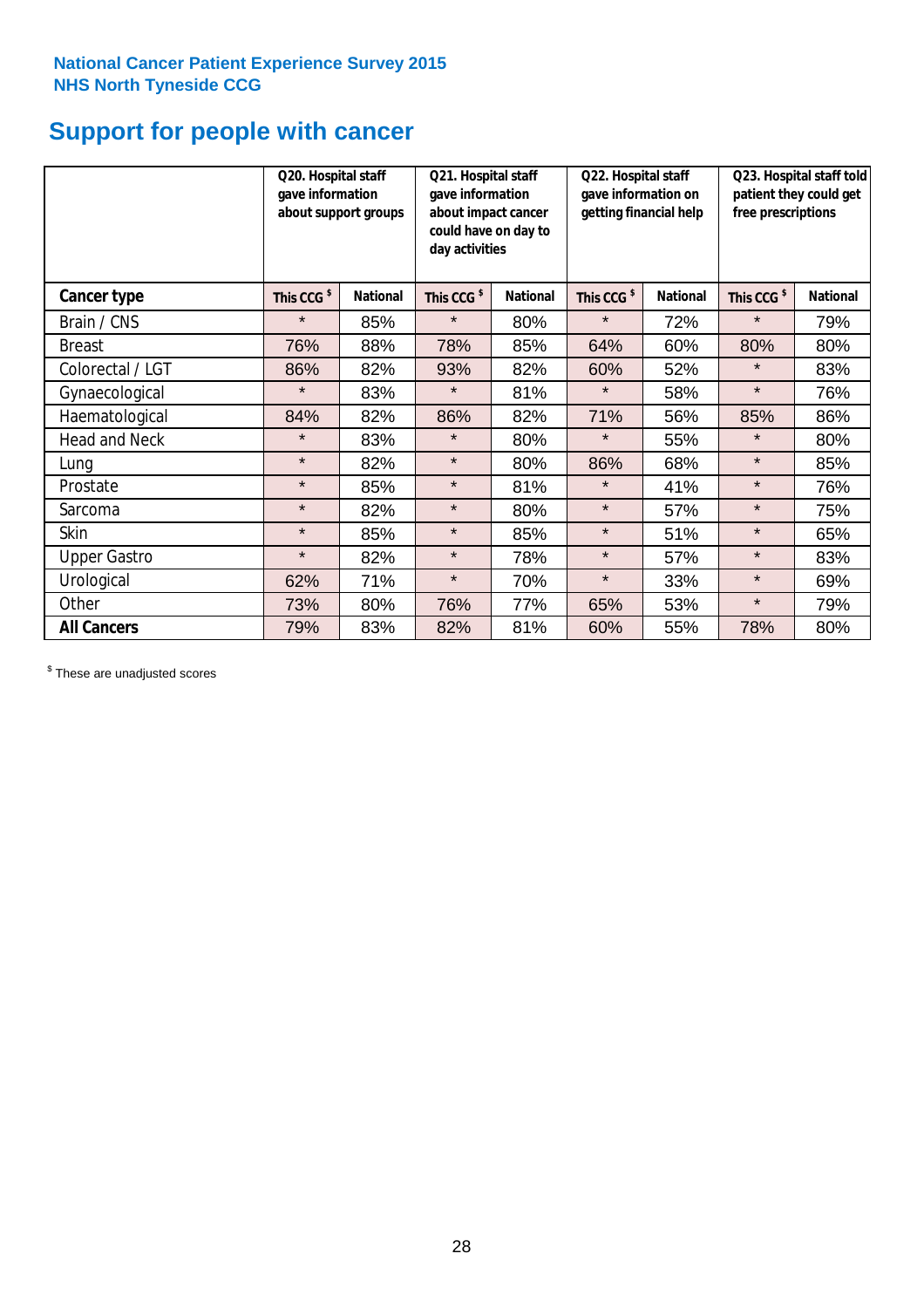### **Operations**

|                      | Q26. Staff explained<br>how operation had<br>gone in<br>understandable way |                 |  |  |  |
|----------------------|----------------------------------------------------------------------------|-----------------|--|--|--|
| <b>Cancer type</b>   | This CCG <sup>\$</sup>                                                     | <b>National</b> |  |  |  |
| Brain / CNS          | $\star$                                                                    | 75%             |  |  |  |
| <b>Breast</b>        | 78%                                                                        | 77%             |  |  |  |
| Colorectal / LGT     | 89%                                                                        | 81%             |  |  |  |
| Gynaecological       | $\star$                                                                    | 79%             |  |  |  |
| Haematological       | $\star$                                                                    | 75%             |  |  |  |
| <b>Head and Neck</b> | $\star$                                                                    | 77%             |  |  |  |
| Lung                 | $\star$                                                                    | 76%             |  |  |  |
| Prostate             | $\star$                                                                    | 76%             |  |  |  |
| Sarcoma              | $\star$                                                                    | 80%             |  |  |  |
| Skin                 | $\star$                                                                    | 84%             |  |  |  |
| <b>Upper Gastro</b>  | $\star$                                                                    | 81%             |  |  |  |
| Urological           | 85%                                                                        | 74%             |  |  |  |
| Other                | $\star$                                                                    | 78%             |  |  |  |
| <b>All Cancers</b>   | 84%                                                                        | 78%             |  |  |  |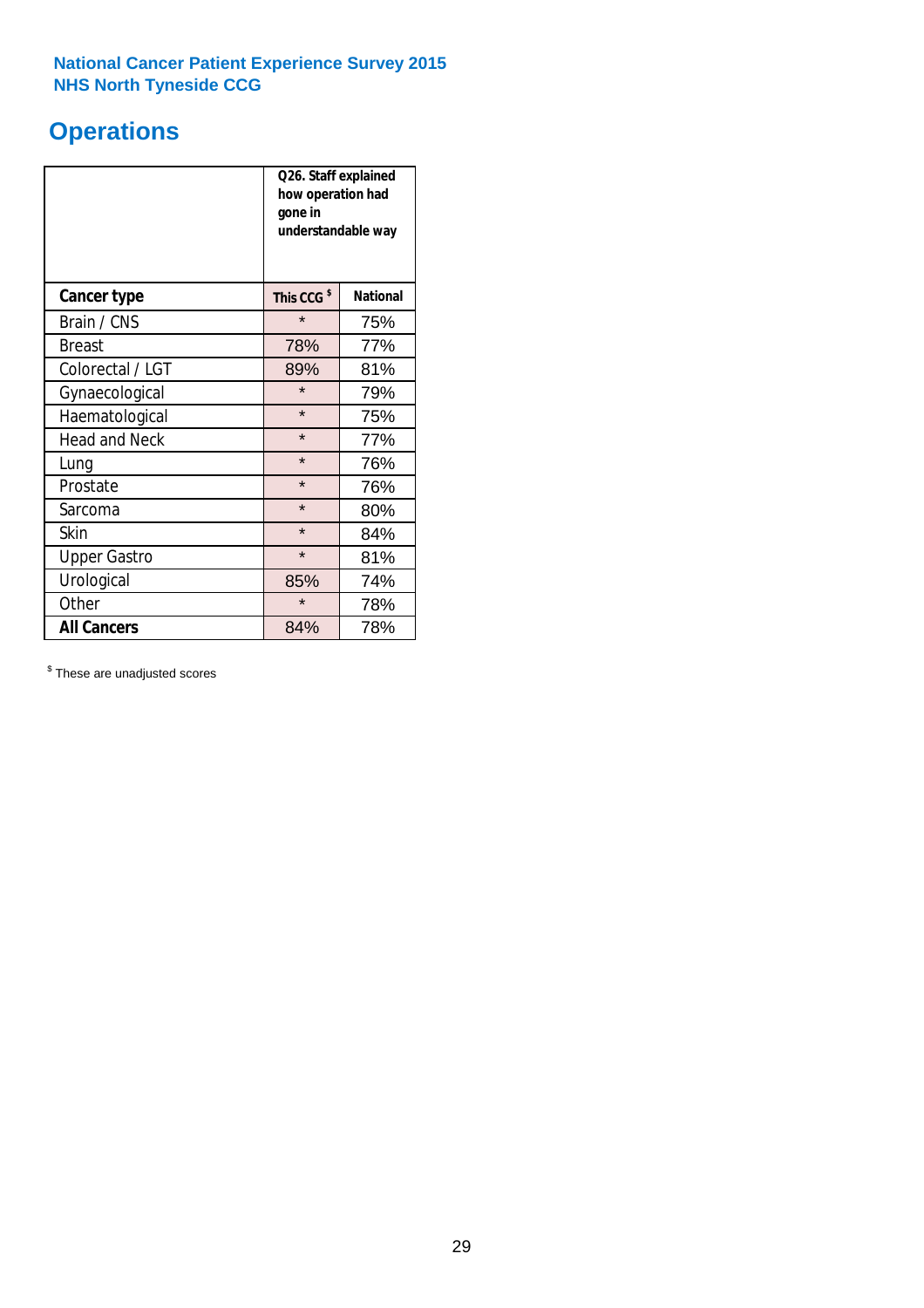### **Hospital care as an inpatient (Part 1 of 2)**

|                      | or nurses did not talk<br>they were not there | Q28. Groups of doctors<br>in front of patient as if | Q29. Patient had<br>confidence and trust in<br>all doctors treating<br>them |                 | Q30. Patient's family<br>or someone close<br>definitely had<br>opportunity to talk to<br>doctor |                 | Q31. Patient had<br>confidence and trust in I<br>all ward nurses |                 |
|----------------------|-----------------------------------------------|-----------------------------------------------------|-----------------------------------------------------------------------------|-----------------|-------------------------------------------------------------------------------------------------|-----------------|------------------------------------------------------------------|-----------------|
| Cancer type          | This CCG <sup>\$</sup>                        | <b>National</b>                                     | This CCG <sup>\$</sup>                                                      | <b>National</b> | This CCG <sup>\$</sup>                                                                          | <b>National</b> | This CCG <sup>\$</sup>                                           | <b>National</b> |
| Brain / CNS          | $\star$                                       | 68%                                                 | $\star$                                                                     | 78%             | $\star$                                                                                         | 65%             | $\star$                                                          | 67%             |
| <b>Breast</b>        | 78%                                           | 89%                                                 | 88%                                                                         | 86%             | 72%                                                                                             | 73%             | 75%                                                              | 74%             |
| Colorectal / LGT     | 75%                                           | 75%                                                 | 93%                                                                         | 85%             | $\star$                                                                                         | 72%             | 79%                                                              | 68%             |
| Gynaecological       | $\star$                                       | 84%                                                 | $\star$                                                                     | 86%             | $\star$                                                                                         | 71%             | $\star$                                                          | 69%             |
| Haematological       | $\star$                                       | 80%                                                 | $\star$                                                                     | 81%             | $\star$                                                                                         | 75%             | $\star$                                                          | 73%             |
| <b>Head and Neck</b> | $\star$                                       | 79%                                                 | $\star$                                                                     | 85%             | $\star$                                                                                         | 73%             | $\star$                                                          | 72%             |
| Lung                 | $\star$                                       | 75%                                                 | $\star$                                                                     | 82%             | $\star$                                                                                         | 71%             | $\star$                                                          | 73%             |
| Prostate             | $\star$                                       | 84%                                                 | $\star$                                                                     | 87%             | $\star$                                                                                         | 72%             | $\star$                                                          | 75%             |
| Sarcoma              | $\star$                                       | 82%                                                 | $\star$                                                                     | 85%             | $\star$                                                                                         | 75%             | $\star$                                                          | 70%             |
| Skin                 | $\star$                                       | 85%                                                 | $\star$                                                                     | 90%             | $\star$                                                                                         | 79%             | $\star$                                                          | 84%             |
| <b>Upper Gastro</b>  | $\star$                                       | 75%                                                 | $\star$                                                                     | 83%             | $\star$                                                                                         | 72%             | $\star$                                                          | 70%             |
| Urological           | 88%                                           | 80%                                                 | 84%                                                                         | 84%             | 62%                                                                                             | 67%             | 81%                                                              | 75%             |
| Other                | $\star$                                       | 79%                                                 | $\star$                                                                     | 79%             | $\star$                                                                                         | 70%             | $\star$                                                          | 69%             |
| <b>All Cancers</b>   | 85%                                           | 81%                                                 | 87%                                                                         | 84%             | 73%                                                                                             | 72%             | 77%                                                              | 72%             |

|                      | Q32. Always / nearly<br>on duty | always enough nurses | Q33. All staff asked<br>patient what name<br>they preferred to be<br>called by |                 | Q34. Always given<br>enough privacy when<br>discussing condition or<br>treatment |                 | Q35. Patient was able<br>to discuss worries or<br>fears with staff during<br>visit |                 |
|----------------------|---------------------------------|----------------------|--------------------------------------------------------------------------------|-----------------|----------------------------------------------------------------------------------|-----------------|------------------------------------------------------------------------------------|-----------------|
| <b>Cancer type</b>   | This CCG <sup>\$</sup>          | <b>National</b>      | This CCG <sup>\$</sup>                                                         | <b>National</b> | This CCG <sup>\$</sup>                                                           | <b>National</b> | This CCG <sup>\$</sup>                                                             | <b>National</b> |
| Brain / CNS          | $\star$                         | 64%                  | $\star$                                                                        | 69%             | $\star$                                                                          | 80%             | $\star$                                                                            | 44%             |
| <b>Breast</b>        | 53%                             | 69%                  | 59%                                                                            | 60%             | 78%                                                                              | 86%             | 40%                                                                                | 53%             |
| Colorectal / LGT     | 69%                             | 61%                  | 71%                                                                            | 70%             | 93%                                                                              | 84%             | $\star$                                                                            | 54%             |
| Gynaecological       | $\star$                         | 65%                  | $\star$                                                                        | 63%             | $\star$                                                                          | 82%             | $\star$                                                                            | 50%             |
| Haematological       | $\star$                         | 63%                  | $\star$                                                                        | 67%             | $\star$                                                                          | 86%             | $\star$                                                                            | 55%             |
| <b>Head and Neck</b> | $\star$                         | 67%                  | $\star$                                                                        | 66%             | $\star$                                                                          | 85%             | $\star$                                                                            | 50%             |
| Lung                 | $\star$                         | 68%                  | $\star$                                                                        | 71%             | $\star$                                                                          | 84%             | $\star$                                                                            | 49%             |
| Prostate             | $\star$                         | 71%                  | $\star$                                                                        | 67%             | $\star$                                                                          | 87%             | $\star$                                                                            | 52%             |
| Sarcoma              | $\star$                         | 68%                  | $\star$                                                                        | 71%             | $\star$                                                                          | 87%             | $\star$                                                                            | 52%             |
| Skin                 | $\star$                         | 81%                  | $\star$                                                                        | 67%             | $\star$                                                                          | 89%             | $\star$                                                                            | 61%             |
| <b>Upper Gastro</b>  | $\star$                         | 62%                  | $\star$                                                                        | 75%             | $\star$                                                                          | 83%             | $\star$                                                                            | 53%             |
| Urological           | 62%                             | 68%                  | 70%                                                                            | 71%             | 70%                                                                              | 84%             | 45%                                                                                | 46%             |
| Other                | $\star$                         | 62%                  | $\star$                                                                        | 66%             | $\star$                                                                          | 82%             | $\star$                                                                            | 48%             |
| <b>All Cancers</b>   | 68%                             | 66%                  | 71%                                                                            | 67%             | 81%                                                                              | 85%             | 49%                                                                                | 52%             |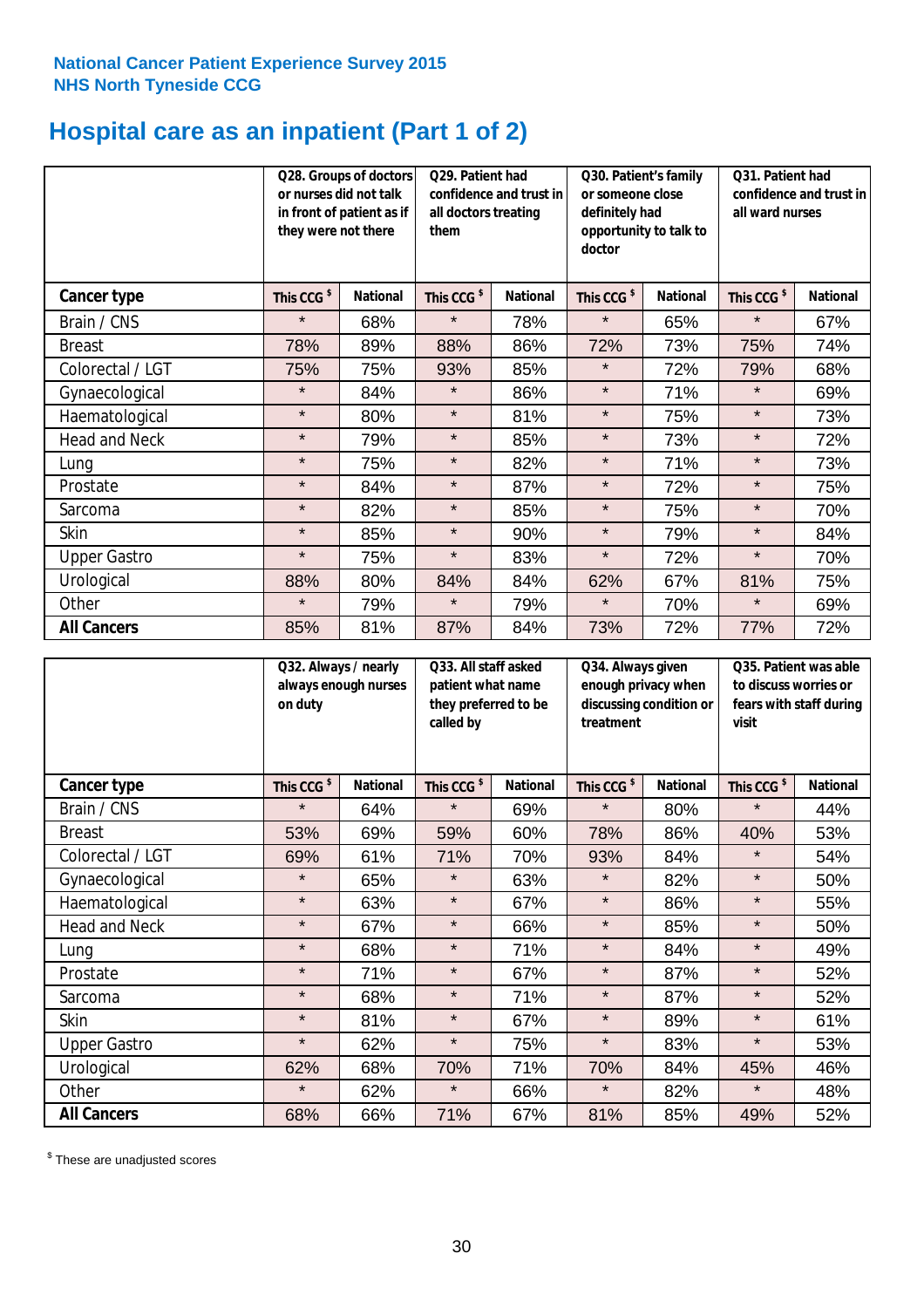### **Hospital care as an inpatient (Part 2 of 2)**

|                      | Q36. Hospital staff<br>definitely did<br>everything to help<br>control pain |                 | Q37. Always treated<br>with respect and<br>dignity by staff |                 | Q38. Given clear<br>written information<br>about what should /<br>should not do post<br>discharge |                 | Q39. Staff told patient<br>who to contact if<br>worried post discharge |                 |
|----------------------|-----------------------------------------------------------------------------|-----------------|-------------------------------------------------------------|-----------------|---------------------------------------------------------------------------------------------------|-----------------|------------------------------------------------------------------------|-----------------|
| Cancer type          | This CCG <sup>\$</sup>                                                      | <b>National</b> | This CCG <sup>\$</sup>                                      | <b>National</b> | This CCG <sup>\$</sup>                                                                            | <b>National</b> | This CCG <sup>\$</sup>                                                 | <b>National</b> |
| Brain / CNS          | $\star$                                                                     | 82%             | $\star$                                                     | 84%             | $\star$                                                                                           | 79%             | $\star$                                                                | 91%             |
| <b>Breast</b>        | 76%                                                                         | 86%             | 74%                                                         | 88%             | 84%                                                                                               | 90%             | 100%                                                                   | 95%             |
| Colorectal / LGT     | 85%                                                                         | 84%             | 71%                                                         | 86%             | 73%                                                                                               | 83%             | 88%                                                                    | 94%             |
| Gynaecological       | $\star$                                                                     | 83%             | $\star$                                                     | 85%             | $\star$                                                                                           | 86%             | $\star$                                                                | 93%             |
| Haematological       | $\star$                                                                     | 84%             | $\star$                                                     | 89%             | $\star$                                                                                           | 79%             | $\star$                                                                | 95%             |
| <b>Head and Neck</b> | $\star$                                                                     | 84%             | $\star$                                                     | 88%             | $\star$                                                                                           | 86%             | $\star$                                                                | 92%             |
| Lung                 | $\star$                                                                     | 83%             | $\star$                                                     | 87%             | $\star$                                                                                           | 81%             | $\star$                                                                | 92%             |
| Prostate             | $\star$                                                                     | 85%             | $\star$                                                     | 91%             | $\star$                                                                                           | 87%             | $\star$                                                                | 94%             |
| Sarcoma              | $\star$                                                                     | 86%             | $\star$                                                     | 91%             | $\star$                                                                                           | 83%             | $\star$                                                                | 94%             |
| Skin                 | $\star$                                                                     | 88%             | $\star$                                                     | 93%             | $\star$                                                                                           | 91%             | $\star$                                                                | 97%             |
| <b>Upper Gastro</b>  | $\star$                                                                     | 83%             | $\star$                                                     | 86%             | $\star$                                                                                           | 79%             | $\star$                                                                | 93%             |
| Urological           | 73%                                                                         | 80%             | 95%                                                         | 88%             | 80%                                                                                               | 83%             | 88%                                                                    | 90%             |
| Other                | $\star$                                                                     | 82%             | $\star$                                                     | 85%             | $\star$                                                                                           | 80%             | $\star$                                                                | 92%             |
| <b>All Cancers</b>   | 79%                                                                         | 84%             | 86%                                                         | 87%             | 81%                                                                                               | 84%             | 93%                                                                    | 94%             |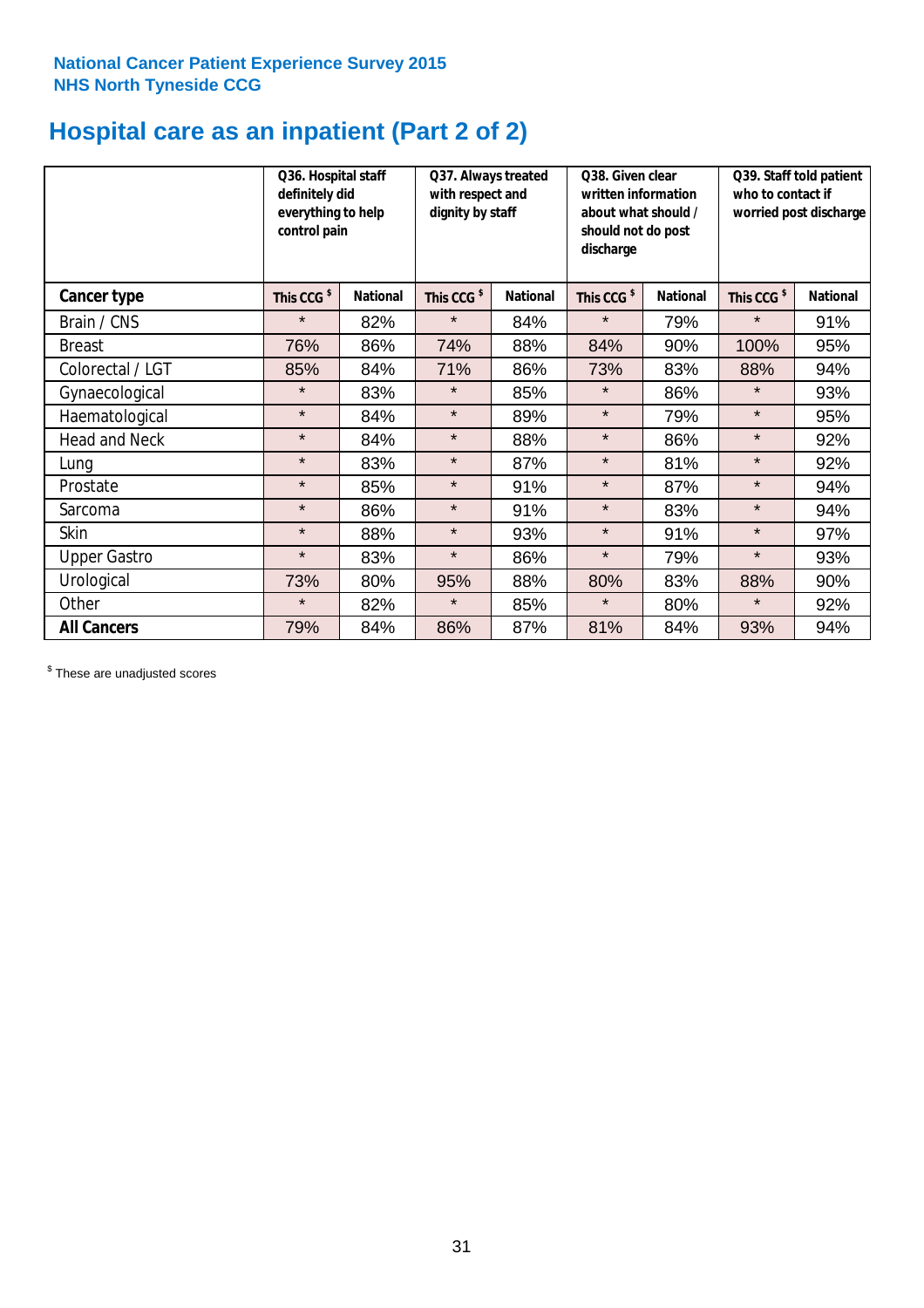## **Hospital care as a day patient / outpatient**

|                      | to discuss worries or<br>visit | Q41. Patient was able<br>fears with staff during | Q42. Doctor had the<br>right notes and other<br>documentation with<br>them |                 | Q44. Beforehand<br>patient had all<br>information needed<br>about radiotherapy<br>treatment |                 | Q45. Patient given<br>understandable<br>information about<br>whether radiotherapy<br>was working |                 |
|----------------------|--------------------------------|--------------------------------------------------|----------------------------------------------------------------------------|-----------------|---------------------------------------------------------------------------------------------|-----------------|--------------------------------------------------------------------------------------------------|-----------------|
| <b>Cancer type</b>   | This CCG <sup>\$</sup>         | <b>National</b>                                  | This CCG <sup>\$</sup>                                                     | <b>National</b> | This CCG <sup>\$</sup>                                                                      | <b>National</b> | This CCG <sup>\$</sup>                                                                           | <b>National</b> |
| Brain / CNS          | $\star$                        | 65%                                              | $\star$                                                                    | 94%             | $\star$                                                                                     | 85%             | n.a.                                                                                             | 52%             |
| <b>Breast</b>        | 81%                            | 70%                                              | 96%                                                                        | 95%             | 84%                                                                                         | 87%             | $\star$                                                                                          | 60%             |
| Colorectal / LGT     | 77%                            | 73%                                              | 97%                                                                        | 95%             | $\star$                                                                                     | 85%             | $\star$                                                                                          | 55%             |
| Gynaecological       | $\star$                        | 70%                                              | $\star$                                                                    | 96%             | $\star$                                                                                     | 85%             | $\star$                                                                                          | 64%             |
| Haematological       | 88%                            | 74%                                              | 100%                                                                       | 97%             | $\star$                                                                                     | 82%             | $\star$                                                                                          | 64%             |
| <b>Head and Neck</b> | $\star$                        | 69%                                              | $\star$                                                                    | 95%             | $\star$                                                                                     | 86%             | $\star$                                                                                          | 60%             |
| Lung                 | $\star$                        | 69%                                              | 100%                                                                       | 96%             | $\star$                                                                                     | 86%             | $\star$                                                                                          | 59%             |
| Prostate             | $\star$                        | 69%                                              | $\star$                                                                    | 95%             | $\star$                                                                                     | 88%             | $\star$                                                                                          | 61%             |
| Sarcoma              | $\star$                        | 68%                                              | $\star$                                                                    | 97%             | $\star$                                                                                     | 88%             | $\star$                                                                                          | 63%             |
| Skin                 | $\star$                        | 73%                                              | $\star$                                                                    | 96%             | n.a.                                                                                        | 81%             | n.a.                                                                                             | 63%             |
| <b>Upper Gastro</b>  | $\star$                        | 68%                                              | $\star$                                                                    | 95%             | $\star$                                                                                     | 85%             | $\star$                                                                                          | 57%             |
| Urological           | 57%                            | 65%                                              | 98%                                                                        | 95%             | $\star$                                                                                     | 81%             | $\star$                                                                                          | 53%             |
| Other                | 78%                            | 67%                                              | 89%                                                                        | 95%             | $\star$                                                                                     | 83%             | $\star$                                                                                          | 59%             |
| <b>All Cancers</b>   | 76%                            | 70%                                              | 97%                                                                        | 96%             | 86%                                                                                         | 86%             | 61%                                                                                              | 60%             |

|                      | O47. Beforehand<br>patient had all<br>information needed<br>treatment | about chemotherapy | Q48. Patient given<br>understandable<br>information about<br>whether<br>chemotherapy was<br>working |                 |  |
|----------------------|-----------------------------------------------------------------------|--------------------|-----------------------------------------------------------------------------------------------------|-----------------|--|
| <b>Cancer type</b>   | This CCG <sup>\$</sup>                                                | <b>National</b>    | This CCG <sup>\$</sup>                                                                              | <b>National</b> |  |
| Brain / CNS          | $\star$                                                               | 82%                | $\star$                                                                                             | 57%             |  |
| <b>Breast</b>        | 76%                                                                   | 83%                | 73%                                                                                                 | 62%             |  |
| Colorectal / LGT     | 82%                                                                   | 86%                | 80%                                                                                                 | 65%             |  |
| Gynaecological       | $\star$                                                               | 86%                | $\star$                                                                                             | 68%             |  |
| Haematological       | 88%                                                                   | 85%                | 90%                                                                                                 | 75%             |  |
| <b>Head and Neck</b> | $\star$                                                               | 80%                | $\star$                                                                                             | 52%             |  |
| Lung                 | 100%                                                                  | 85%                | $\star$                                                                                             | 68%             |  |
| Prostate             | $\star$                                                               | 83%                | $\star$                                                                                             | 69%             |  |
| Sarcoma              | $\star$                                                               | 82%                | $\star$                                                                                             | 70%             |  |
| Skin                 | n.a.                                                                  | 92%                | n.a.                                                                                                | 80%             |  |
| <b>Upper Gastro</b>  | $\star$                                                               | 83%                | $\star$                                                                                             | 64%             |  |
| Urological           | $\star$                                                               | 83%                | $\star$                                                                                             | 66%             |  |
| Other                | 67%                                                                   | 85%                | $\star$                                                                                             | 70%             |  |
| <b>All Cancers</b>   | 82%                                                                   | 84%                | 77%                                                                                                 | 68%             |  |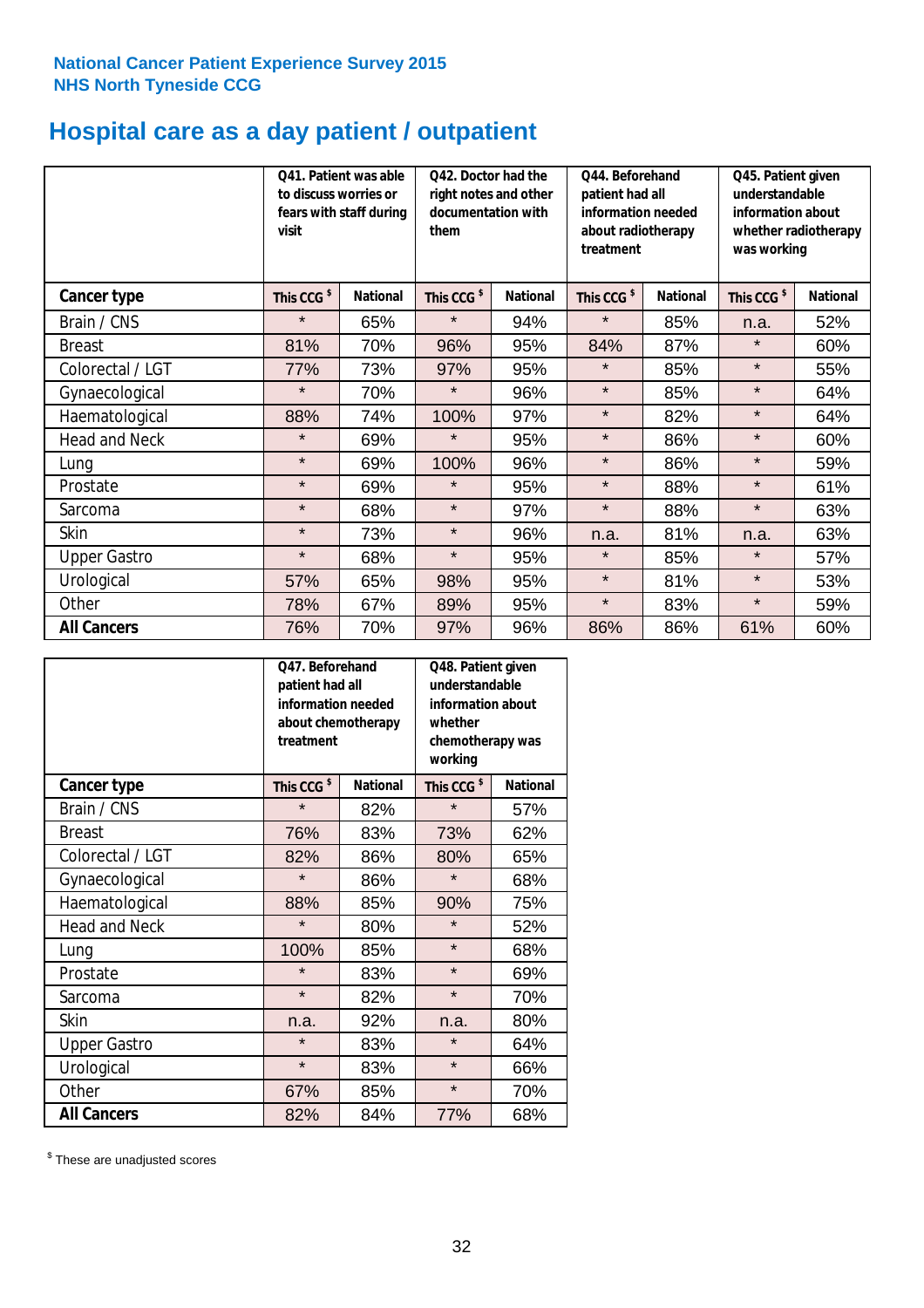### **Home care and support**

|                      | Q49. Hospital staff<br>gave family or | someone close all the<br>information needed to<br>help with care at home | Q50. Patient definitely<br>given enough support<br>from health or social<br>services during<br>treatment |                 | Q51. Patient definitely<br>given enough support<br>from health or social<br>services after<br>treatment |                 |  |
|----------------------|---------------------------------------|--------------------------------------------------------------------------|----------------------------------------------------------------------------------------------------------|-----------------|---------------------------------------------------------------------------------------------------------|-----------------|--|
| <b>Cancer type</b>   | This CCG <sup>\$</sup>                | <b>National</b>                                                          | This CCG <sup>\$</sup>                                                                                   | <b>National</b> | This CCG <sup>\$</sup>                                                                                  | <b>National</b> |  |
| Brain / CNS          | $\star$                               | 56%                                                                      | $\star$                                                                                                  | 44%             | $\star$                                                                                                 | 44%             |  |
| <b>Breast</b>        | 57%                                   | 57%                                                                      | 66%                                                                                                      | 54%             | 52%                                                                                                     | 40%             |  |
| Colorectal / LGT     | 67%                                   | 60%                                                                      | 74%                                                                                                      | 62%             | $\star$                                                                                                 | 52%             |  |
| Gynaecological       | $\star$                               | 56%                                                                      | $\star$                                                                                                  | 52%             | $\star$                                                                                                 | 42%             |  |
| Haematological       | 69%                                   | 60%                                                                      | 79%                                                                                                      | 52%             | $\star$                                                                                                 | 43%             |  |
| <b>Head and Neck</b> | $\star$                               | 59%                                                                      | $\star$                                                                                                  | 53%             | $\star$                                                                                                 | 50%             |  |
| Lung                 | 82%                                   | 57%                                                                      | $\star$                                                                                                  | 52%             | $\star$                                                                                                 | 42%             |  |
| Prostate             | $\star$                               | 55%                                                                      | $\star$                                                                                                  | 47%             | $\star$                                                                                                 | 43%             |  |
| Sarcoma              | $\star$                               | 59%                                                                      | $\star$                                                                                                  | 58%             | $\star$                                                                                                 | 53%             |  |
| Skin                 | $\star$                               | 67%                                                                      | $\star$                                                                                                  | 58%             | $\star$                                                                                                 | 61%             |  |
| <b>Upper Gastro</b>  | $\star$                               | 59%                                                                      | $\star$                                                                                                  | 54%             | $\star$                                                                                                 | 45%             |  |
| Urological           | 53%                                   | 55%                                                                      | 56%                                                                                                      | 47%             | $\star$                                                                                                 | 44%             |  |
| Other                | 54%                                   | 54%                                                                      | $\star$                                                                                                  | 55%             | $\star$                                                                                                 | 48%             |  |
| <b>All Cancers</b>   | 62%                                   | 58%                                                                      | 68%                                                                                                      | 54%             | 61%                                                                                                     | 45%             |  |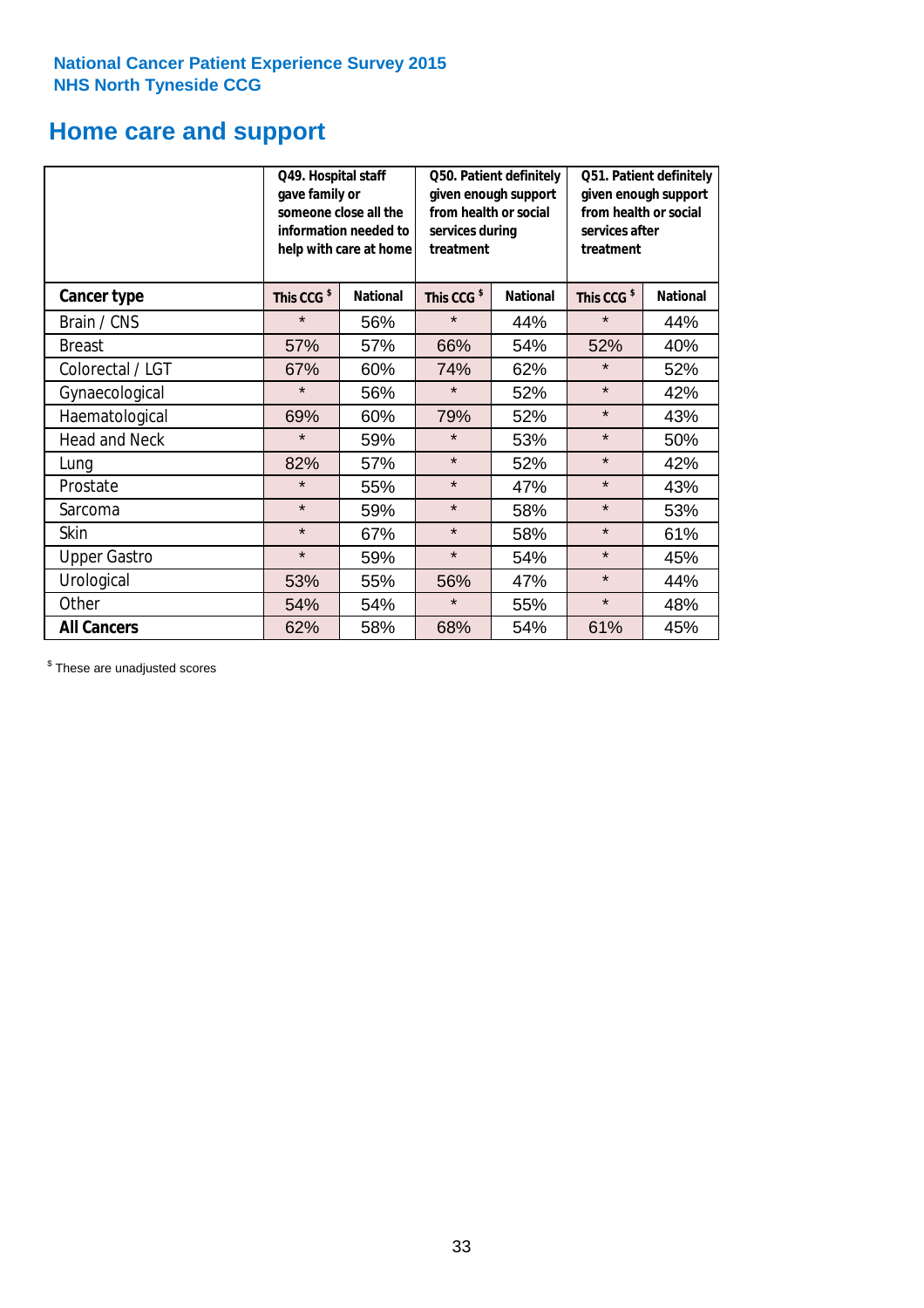# **Care from your general practice**

|                      | information about<br>treatment | Q52. GP given enough<br>patient's condition and | O53. Practice staff<br>definitely did<br>everything they could<br>to support patient |                 |  |
|----------------------|--------------------------------|-------------------------------------------------|--------------------------------------------------------------------------------------|-----------------|--|
| <b>Cancer type</b>   | This CCG <sup>\$</sup>         | <b>National</b>                                 | This CCG <sup>\$</sup>                                                               | <b>National</b> |  |
| Brain / CNS          | $\star$                        | 94%                                             | $\star$                                                                              | 59%             |  |
| <b>Breast</b>        | 100%                           | 96%                                             | 58%                                                                                  | 63%             |  |
| Colorectal / LGT     | 100%                           | 95%                                             | 67%                                                                                  | 63%             |  |
| Gynaecological       | $\star$                        | 95%                                             | $\star$                                                                              | 59%             |  |
| Haematological       | 100%                           | 96%                                             | 62%                                                                                  | 61%             |  |
| <b>Head and Neck</b> | $\star$                        | 93%                                             | $\star$                                                                              | 60%             |  |
| Lung                 | 96%                            | 95%                                             | $\star$                                                                              | 62%             |  |
| Prostate             | $\star$                        | 95%                                             | $\star$                                                                              | 67%             |  |
| Sarcoma              | $\star$                        | 97%                                             | $\star$                                                                              | 65%             |  |
| Skin                 | $\star$                        | 97%                                             | $\star$                                                                              | 71%             |  |
| <b>Upper Gastro</b>  | $\star$                        | 94%                                             | $\star$                                                                              | 62%             |  |
| Urological           | 98%                            | 95%                                             | 50%                                                                                  | 64%             |  |
| Other                | 93%                            | 95%                                             | 76%                                                                                  | 61%             |  |
| <b>All Cancers</b>   | 98%                            | 95%                                             | 63%                                                                                  | 63%             |  |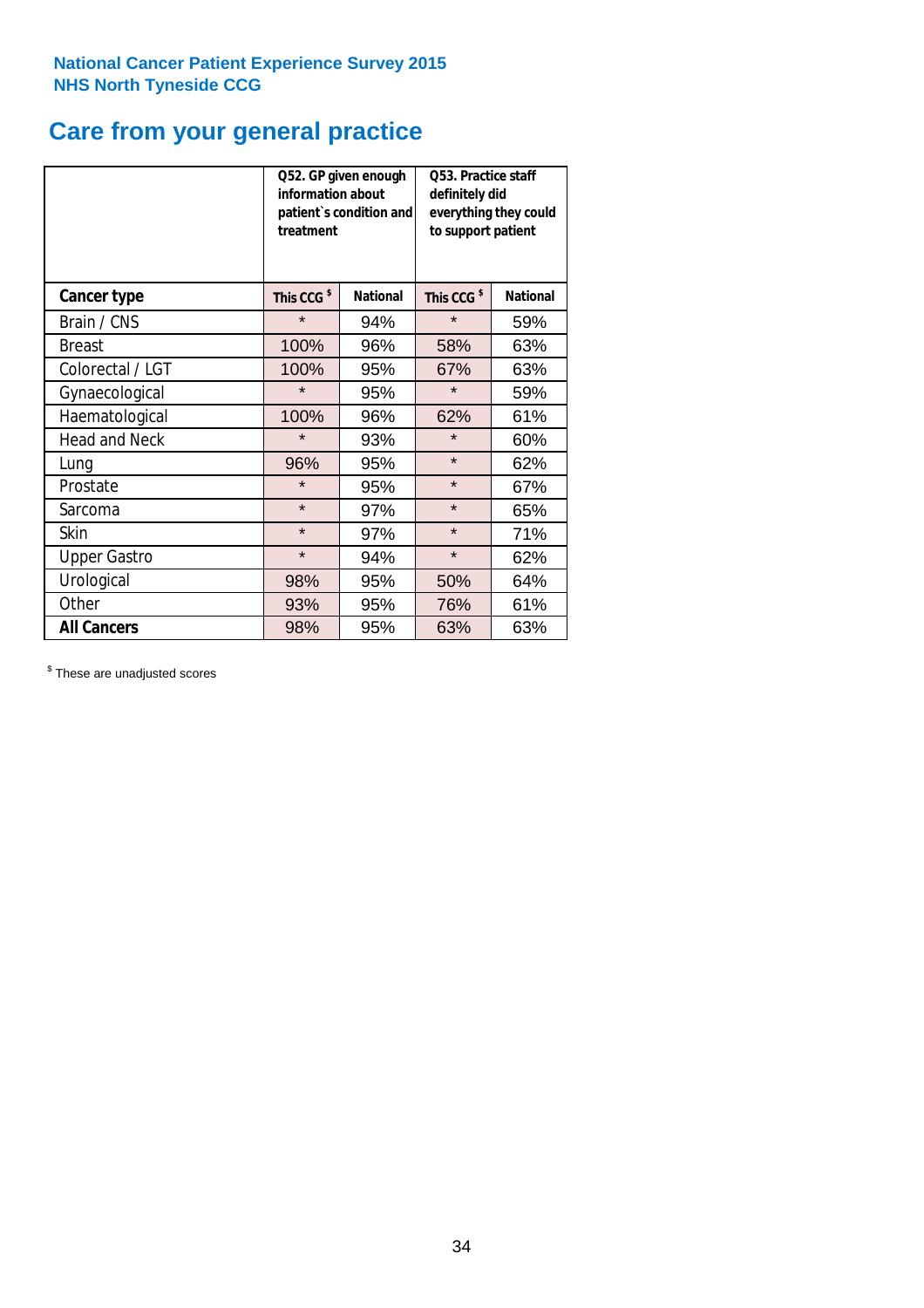### **Your overall NHS care**

|                      | Q54. Hospital and<br>community staff<br>always worked well<br>together |                 | Q55. Patient given a<br>care plan |                 | Q56. Overall the<br>administration of the<br>care was very good /<br>good |                 | Q57. Length of time for<br>attending clinics and<br>appointments was<br>right |                 |
|----------------------|------------------------------------------------------------------------|-----------------|-----------------------------------|-----------------|---------------------------------------------------------------------------|-----------------|-------------------------------------------------------------------------------|-----------------|
| Cancer type          | This CCG <sup>\$</sup>                                                 | <b>National</b> | This CCG <sup>\$</sup>            | <b>National</b> | This CCG <sup>\$</sup>                                                    | <b>National</b> | This CCG <sup>\$</sup>                                                        | <b>National</b> |
| Brain / CNS          | $\star$                                                                | 45%             | $\star$                           | 29%             | $\star$                                                                   | 84%             | $\star$                                                                       | 60%             |
| <b>Breast</b>        | 67%                                                                    | 60%             | 27%                               | 35%             | 89%                                                                       | 90%             | 57%                                                                           | 64%             |
| Colorectal / LGT     | 67%                                                                    | 60%             | 46%                               | 36%             | 93%                                                                       | 88%             | 79%                                                                           | 68%             |
| Gynaecological       | $\star$                                                                | 58%             | $\star$                           | 29%             | $\star$                                                                   | 89%             | $\star$                                                                       | 66%             |
| Haematological       | 70%                                                                    | 63%             | 35%                               | 33%             | 93%                                                                       | 92%             | 78%                                                                           | 62%             |
| <b>Head and Neck</b> | $\star$                                                                | 58%             | $\star$                           | 34%             | $\star$                                                                   | 89%             | $\star$                                                                       | 65%             |
| Lung                 | 75%                                                                    | 63%             | $\star$                           | 32%             | 92%                                                                       | 89%             | 83%                                                                           | 70%             |
| Prostate             | $\star$                                                                | 63%             | $\star$                           | 36%             | $\star$                                                                   | 87%             | 81%                                                                           | 71%             |
| Sarcoma              | $\star$                                                                | 60%             | $\star$                           | 31%             | $\star$                                                                   | 90%             | $\star$                                                                       | 63%             |
| Skin                 | $\star$                                                                | 69%             | $\star$                           | 39%             | $\star$                                                                   | 89%             | $\star$                                                                       | 73%             |
| <b>Upper Gastro</b>  | $\star$                                                                | 58%             | $\star$                           | 36%             | $\star$                                                                   | 88%             | $\star$                                                                       | 66%             |
| Urological           | 66%                                                                    | 62%             | 36%                               | 26%             | 90%                                                                       | 84%             | 68%                                                                           | 73%             |
| Other                | 69%                                                                    | 56%             | $\star$                           | 29%             | 87%                                                                       | 87%             | 55%                                                                           | 61%             |
| <b>All Cancers</b>   | 67%                                                                    | 61%             | 36%                               | 33%             | 91%                                                                       | 89%             | 70%                                                                           | 66%             |

|                      | Q58. Taking part in<br>cancer research | discussed with patient | Q59. Patient's average<br>rating of care scored<br>from very poor to very<br>good |                 |  |
|----------------------|----------------------------------------|------------------------|-----------------------------------------------------------------------------------|-----------------|--|
| <b>Cancer type</b>   | This CCG <sup>\$</sup>                 | <b>National</b>        | This CCG <sup>\$</sup>                                                            | <b>National</b> |  |
| Brain / CNS          | $\star$                                | 32%                    | $\star$                                                                           | 8.5             |  |
| <b>Breast</b>        | 25%                                    | 28%                    | 9.0                                                                               | 8.8             |  |
| Colorectal / LGT     | 30%                                    | 22%                    | 9.0                                                                               | 8.7             |  |
| Gynaecological       | $\star$                                | 27%                    | $\star$                                                                           | 8.7             |  |
| Haematological       | 17%                                    | 36%                    | 9.3                                                                               | 8.8             |  |
| <b>Head and Neck</b> | $\star$                                | 21%                    | $\star$                                                                           | 8.6             |  |
| Lung                 | 36%                                    | 34%                    | 9.1                                                                               | 8.6             |  |
| Prostate             | $\star$                                | 35%                    | $\star$                                                                           | 8.6             |  |
| Sarcoma              | $\star$                                | 29%                    | $\star$                                                                           | 8.7             |  |
| Skin                 | $\star$                                | 17%                    | $\star$                                                                           | 8.9             |  |
| <b>Upper Gastro</b>  | $\star$                                | 30%                    | $\star$                                                                           | 8.6             |  |
| Urological           | 27%                                    | 14%                    | 8.8                                                                               | 8.5             |  |
| Other                | 28%                                    | 31%                    | 8.7                                                                               | 8.6             |  |
| <b>All Cancers</b>   | 25%                                    | 28%                    | 9.0                                                                               | 8.7             |  |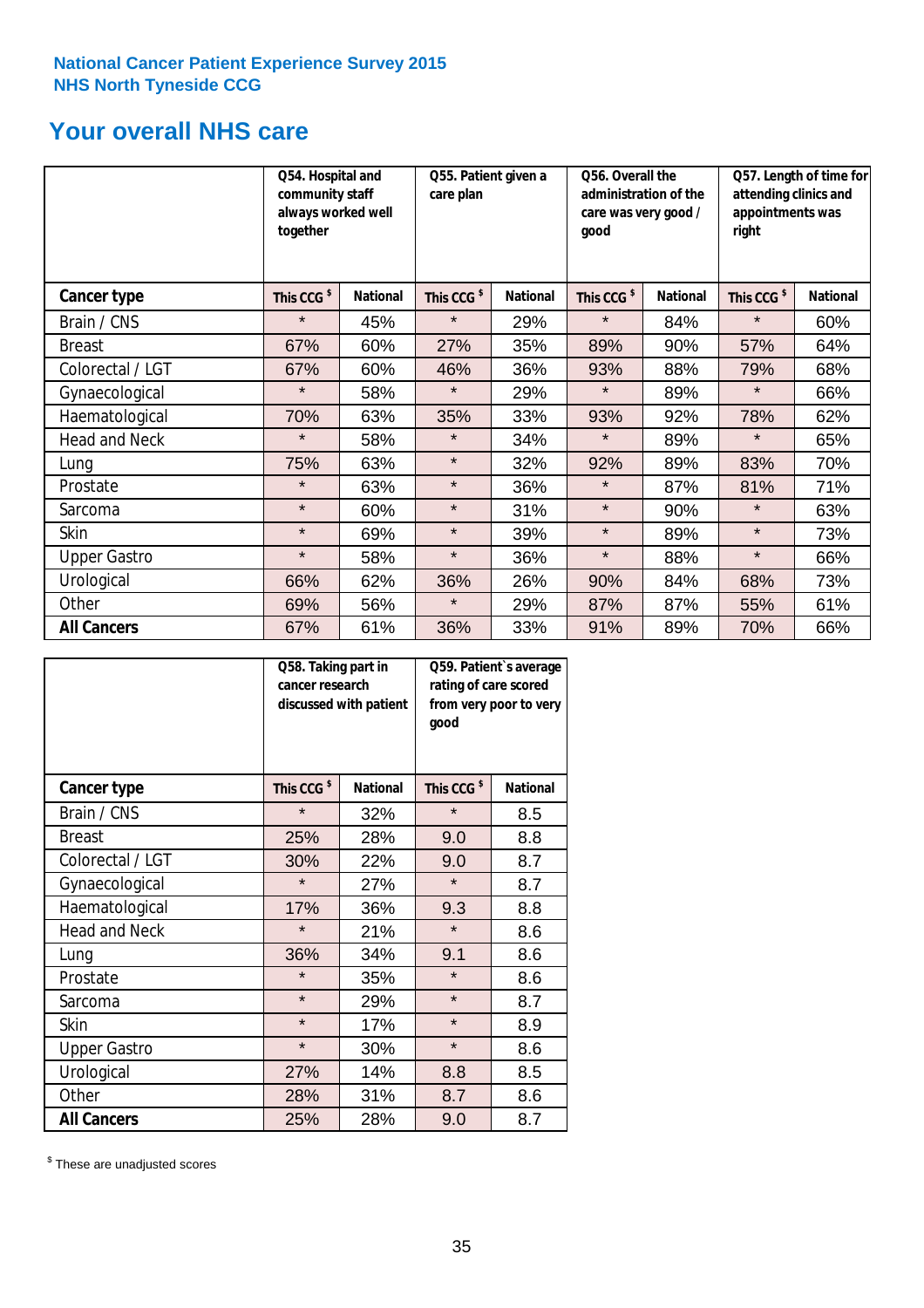### **Annex**

#### **Methodology**

The sample for the survey included all adult (aged 16 and over) NHS patients, with a confirmed primary diagnosis of cancer, discharged from an NHS Trust after an inpatient episode or day case attendance for cancer related treatment in the months of April, May and June 2015.

The patients included in the sample had relevant cancer ICD10 codes (C00-99 excluding C44 and C84, and D05) in the first diagnosis field of their patient records, applied to their patient files by the relevant NHS Trust, and were alive at the point at which fieldwork commenced. Deceased checks were undertaken on up to three occasions during fieldwork, to ensure that questionnaires were not sent to patients who had died since their treatment.

Trust samples were checked rigorously for duplicates and patient lists were also de-duplicated nationally to ensure that patients did not receive multiple copies of questionnaires.

The fieldwork for the survey was undertaken between October 2015 and March 2016.

For the first time, the survey used a mixed mode methodology. Questionnaires were sent by post with two reminders where necesssary, but also included an option to complete online. A Freephone helpline was available for respondents to ask questions about the survey, to enable them to complete their questionnaires over the phone, and to provide access to a translation and interpreting facility for those whose first language was not English.

The Health Research Authority supported the survey by granting Section 251 approval.

#### **Further information**

Further information on survey methodology, as well as all of the national and local reports and data, is available at www.ncpes.co.uk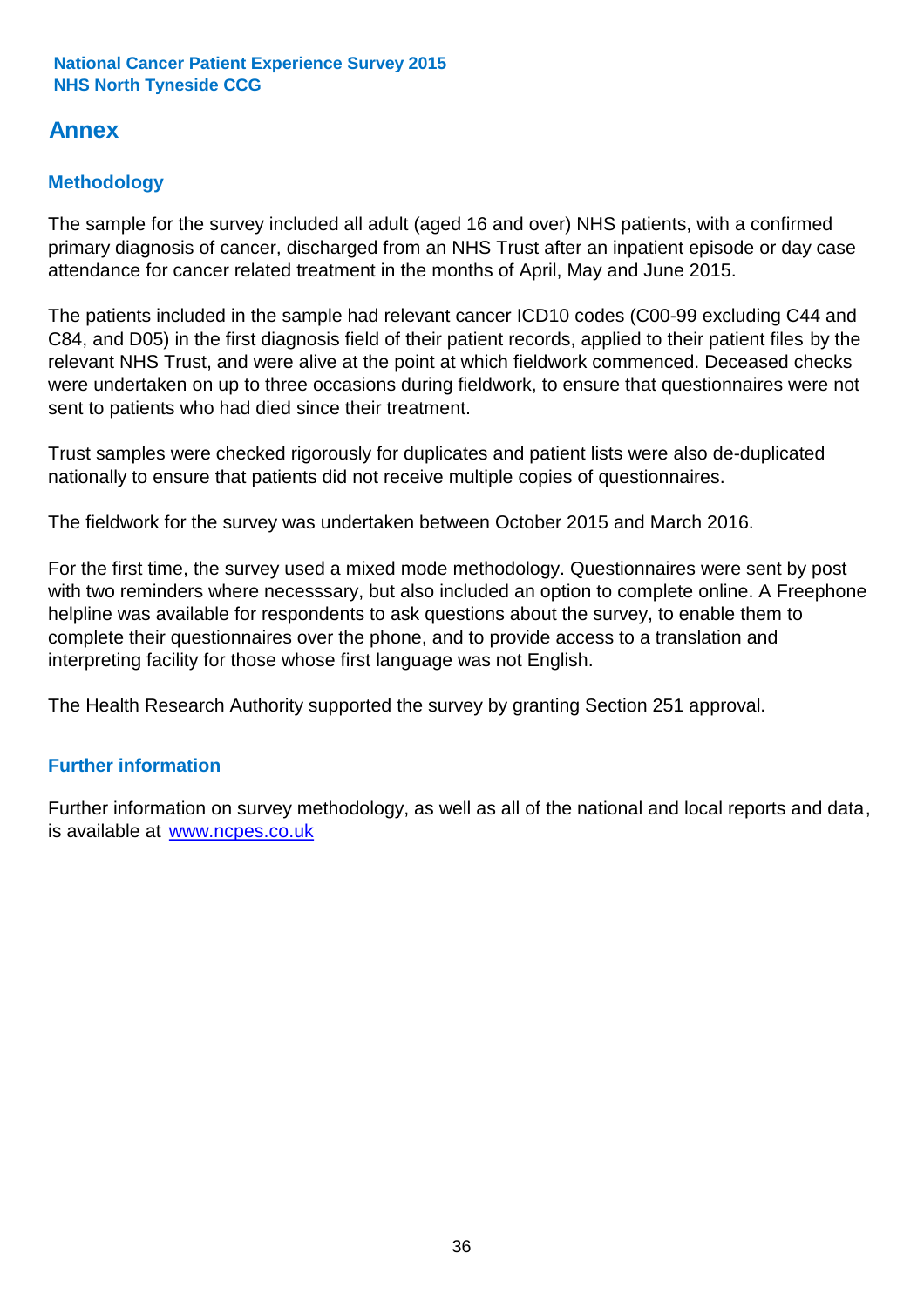#### **Redevelopment of the 2015 survey**

A number of significant changes have been made to the National Cancer Patient Experience Survey in 2015:

- the length of the questionnaire has been reduced
- response options have been reviewed and changed to make them consistent throughout the survey
- some of the questions and / or answer options have been changed so that they are now in line with questions in other patient surveys (e.g. the Care Quality Commission national patient surveys), to improve comparability between them
- the topic areas within the questionnaire have been redesigned to capture the whole patient journey.

There are 50 questions in the questionnaire that relate directly to patient experience. Of these, 14 remain unchanged from previous years; and a further 21 have been slightly amended. We draw caution in directly comparing data from the 2015 survey to the findings of the previous CPES surveys, even for identical questions. Changes in the structure of the survey instrument (questionnaire) and also the administration of the survey (calendar period and length of time from sampling to field work start and completion) may influence nationwide averages, although these features will not greatly impact on relative comparisons (e.g. between patient groups or hospitals).

The other 15 questions are either new or substantially changed from previous years.

It is expected that there will be few, if any changes, to the questionnaire going forward so we will be able to compare the results year on year. Where changes are necessary they are expected to be for methodological reasons or to improve question reliability.

Another significant change in 2015 is that an online version of the questionnaire has been developed. The online version was developed to make the questionnaire more accessible for respondents. This may have an impact on the demographic characteristics of the respondents. This may be an improvement if previously underrepresented groups have responded. However, changes to the demographics of respondents may have implications on the overall results - and again, leads us to draw caution in directly comparing results with previous years.

#### **Official Statistics**

The 2015 survey data has been published for the first time as Official Statistics. The 2015 survey data has been produced and published in line with the Code of Practice for Official Statistics.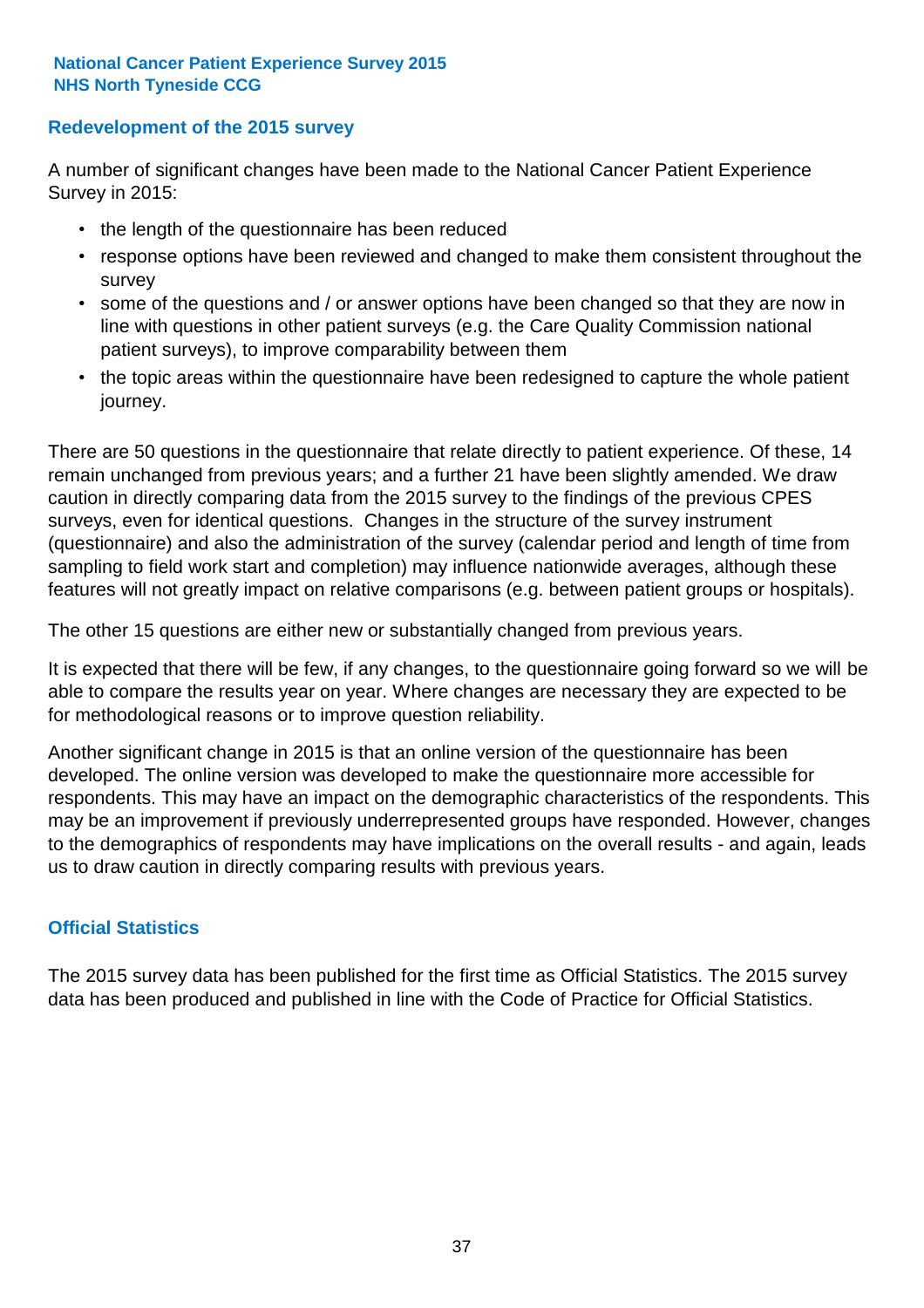#### **Scoring methodologies**

49 of the 50 questions relating directly to patient experience have been summarised as the score of the percentage of patients who reported a positive experience. For example:

- question 6 asks: "Overall, how did you feel about the length of time you had to wait for your test to be done?". Responses have been recorded as positive only for those patients who selected the first option ("It was about right")
- question 11 asks: "When you were told you had cancer, were you given written information about the type of cancer you had?". Responses have been recorded as positive only for those patients who selected the first option ("Yes, and it was easy to understand").

Where options do not provide any information on positive/negative patient experience (e.g. "Don't know / can't remember"), they are excluded from the score.

The other question (question 59) asks respondents to rate their overall care on a scale of 0 to 10. Scores have been given as an average on this scale.

A copy of the 2015 questionnaire, marked up with all of these scoring conventions, is available at www.ncpes.co.uk

Further details on the scoring methodology can be found in the technical document for the survey, available at <u>www.ncpes.co.uk</u>

#### **Case-mix adjustment**

For the first time in 2015, case-mix adjusted findings are being presented alongside unadjusted results for CCGs. Case-mix adjustment allows us to account for the impact that differing patient populations might have on results. By using the case-mix adjusted estimates we can obtain a greater understanding of how a CCG is performing given their patient population.

The factors taken into account in this case-mix adjustment are gender, age, ethnic group, deprivation, and tumour group.

For further details on case-mix adjustment, please refer to the technical document for the survey, available at www.ncpes.co.uk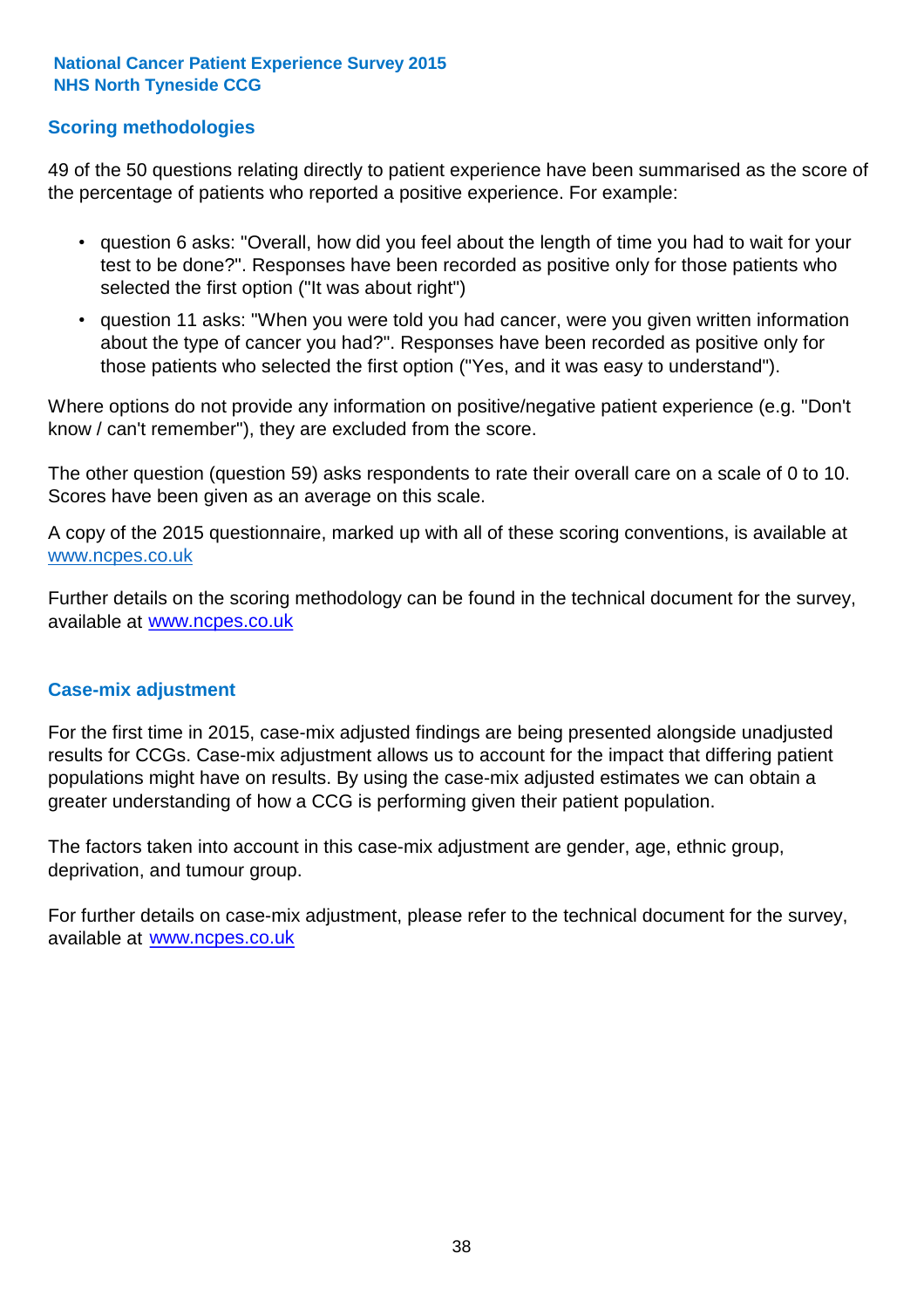#### **Response Rates**

|                 | <b>Sample</b><br><b>Size</b> | <b>Excluded</b> | Adjusted<br><b>Sample</b> | <b>Not</b><br><b>Returned Refused</b> | <b>Blank</b> | Completed | Response<br>Rate |
|-----------------|------------------------------|-----------------|---------------------------|---------------------------------------|--------------|-----------|------------------|
| <b>National</b> | 116,991                      | 8.719           | 108,272                   | 33,168                                | 3.918        | 71,186    | 66%              |
| <b>99C</b>      | 536                          | 41              | 495                       | <b>146</b>                            | 18           | 331       | 67%              |

#### **Respondents by tumour group**

The tables below show the numbers of patients from each tumour group and the age and gender distribution of these patients.

| <b>Tumour Group</b>  | Number of<br>respondents* |
|----------------------|---------------------------|
| Brain / CNS          | 3                         |
| <b>Breast</b>        | 55                        |
| Gynaecological       | 10                        |
| Colorectal / LGT     | 46                        |
| Lung                 | 29                        |
| <b>Skin</b>          | 11                        |
| Haematological       | 60                        |
| <b>Upper Gastro</b>  | 17                        |
| Other                | 12                        |
| Urological           | 52                        |
| Prostate             | 21                        |
| Sarcoma              | 5                         |
| <b>Head and Neck</b> | 10                        |

*\* These figures may not match the numerator for all questions in the 'Comparisons by tumour group' section of this report, because not all questions were answered by all respondents.*

#### **Respondents by age and gender**

The questionnaire asked respondents to give their year of birth. This information has been amalgamated into 8 age bands. The age and gender distribution for the CCG was as follows:

|             | 16-24 | $25 - 34$ | 35-44 | 45-54 | 55-64 | 65-74 | 75-84 | $85+$ | <b>Total</b> |
|-------------|-------|-----------|-------|-------|-------|-------|-------|-------|--------------|
| <b>Male</b> |       |           |       | 13    | 36    | 55    | 49    |       | 1721         |
| Female      |       |           |       | 30    | 38    | 43    | 33    |       | 159          |
| Total       |       |           | 14    | 43    | 74    | 98    | 82    | 14    | 331          |